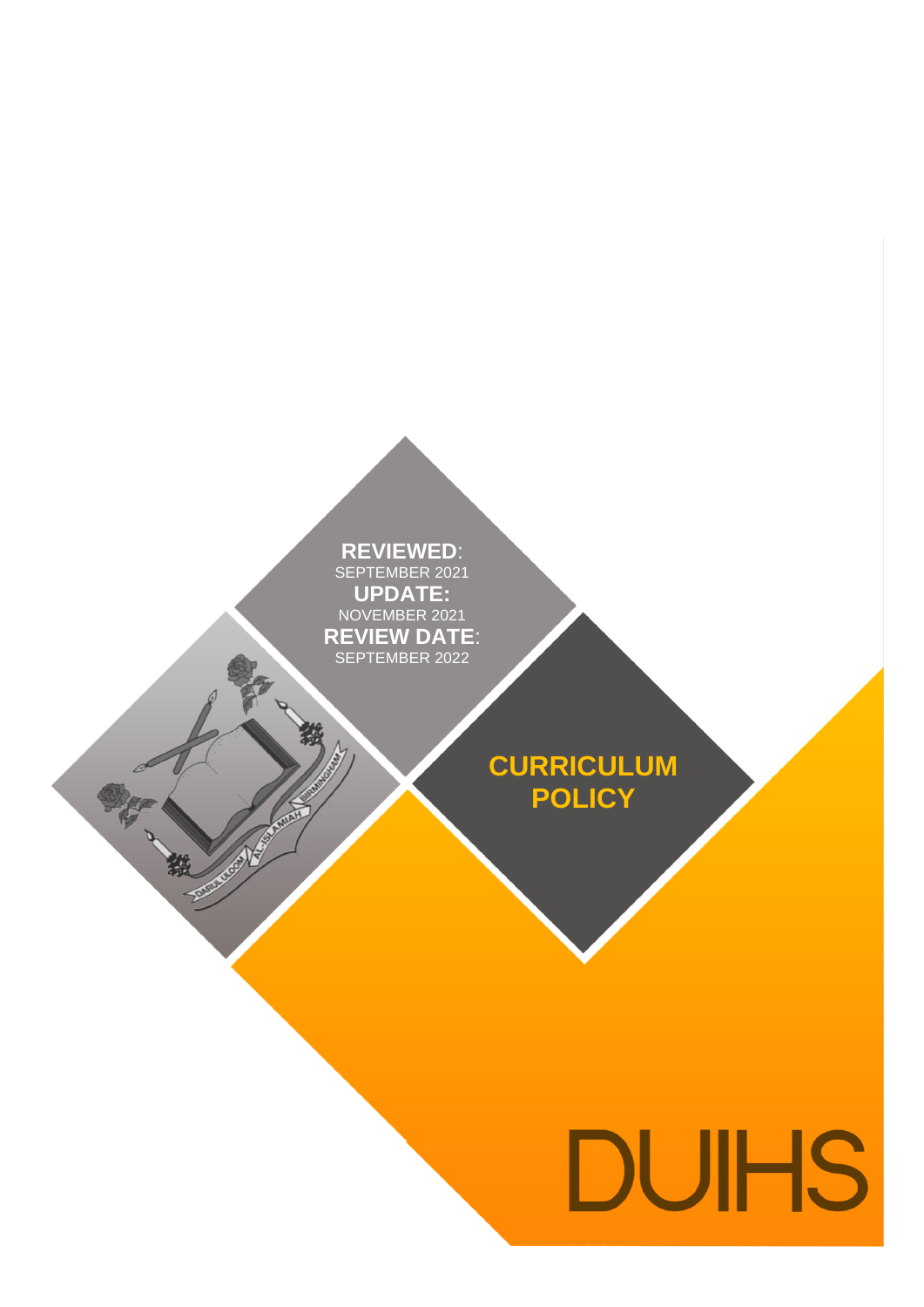# Changes, updates, reformations

| <b>Date</b> | <b>User</b>               | Change(s)                                                                                                                            | <b>Rationale</b>                                                                                                                                                                                          | Pg |
|-------------|---------------------------|--------------------------------------------------------------------------------------------------------------------------------------|-----------------------------------------------------------------------------------------------------------------------------------------------------------------------------------------------------------|----|
| 06/11       | Azmol<br>Ali              | Updates to terminology<br>$\bullet$                                                                                                  | To establish the change<br>for focus fundamentally<br>on making progress                                                                                                                                  | 12 |
| 6699        | 6699                      | Removal of information<br>$\bullet$<br>Update to information<br>$\bullet$                                                            | Detail regarding<br>'Geography' removed<br>since it no longer exists<br>in the DU curriculum.<br>Details regarding ICT<br>updated to reflect<br>removal of ICT DiDa<br>and removal from years<br>9 to 11. | 13 |
| 6666        | $\mathbf{G}$ $\mathbf{G}$ | TO BE UPDATED: NUMBERS OF LESSONS /<br>$\bullet$<br>CHARTS / STATEMENT TO REFLECT INCLUSION<br>OF NATIONAL CURRICULUM SUBJECTS IN AM |                                                                                                                                                                                                           |    |
| 15/01       | Azmol<br>Ali              | Update: charts and stats regarding lesson quantity and<br>$\bullet$<br>provisions (National Curriculum)                              |                                                                                                                                                                                                           |    |
| 30/01       | Azmol<br>Ali              | Covid-19 updates<br>$\bullet$                                                                                                        |                                                                                                                                                                                                           |    |
| 30/08       | Azmol<br>Ali              | Logistical updates + Intervention<br>$\bullet$                                                                                       |                                                                                                                                                                                                           |    |
| 01/11       | Azmol<br>Ali              | Inclusion of 'detention' statement as part of intervention<br>$\bullet$<br>strategy                                                  | The introduction of<br>detentions (parents<br>informed) as part of<br>improving the quality of<br>education.                                                                                              |    |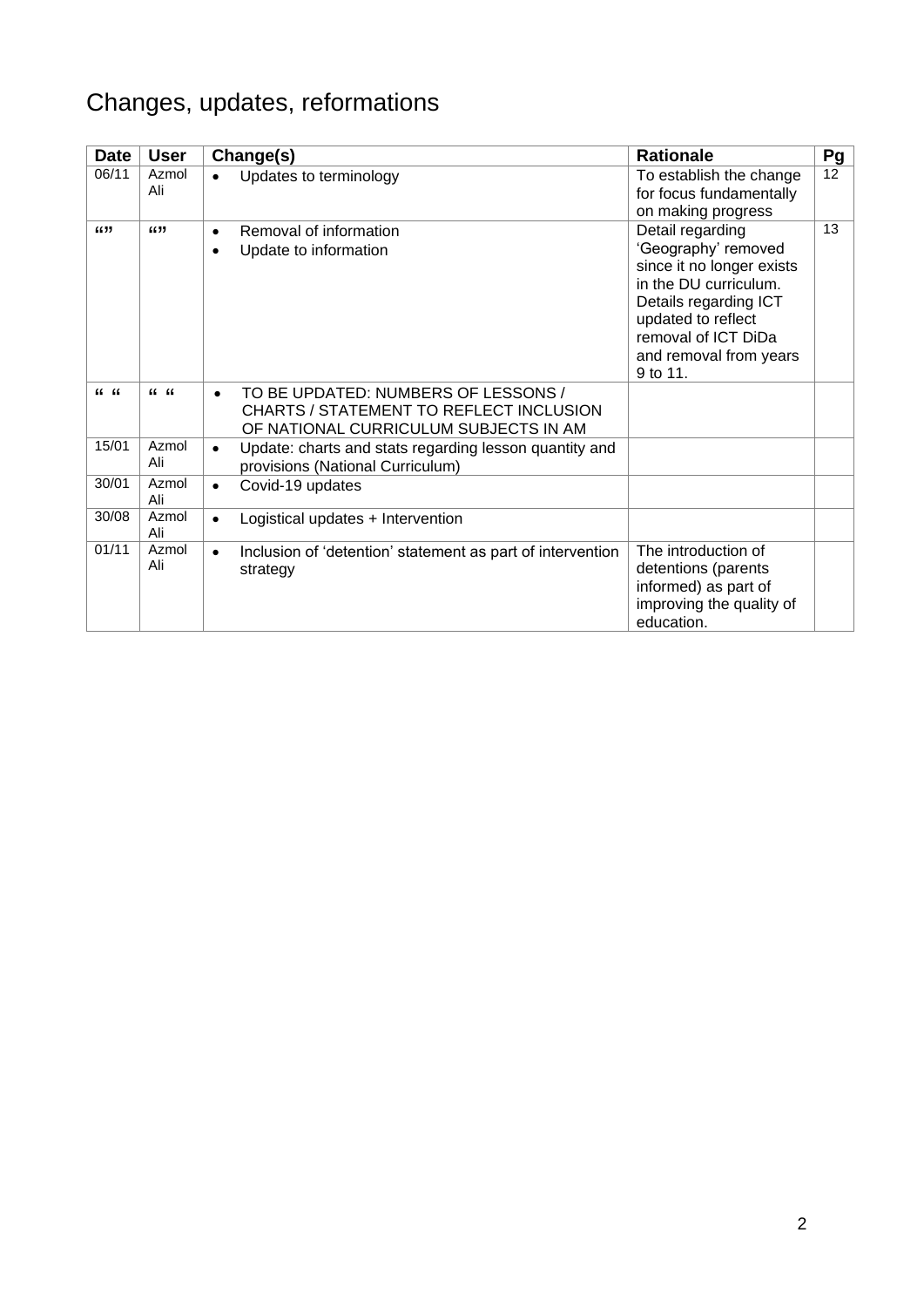# **Contents**

| Overcoming the Covid-19 / Pandemic - Lockdown (VLE) and Social Distancing4       |  |
|----------------------------------------------------------------------------------|--|
|                                                                                  |  |
|                                                                                  |  |
|                                                                                  |  |
|                                                                                  |  |
|                                                                                  |  |
|                                                                                  |  |
| Curriculum Map: Schemes, Assessment Strategy, Level Descriptors Grading, Audit 6 |  |
|                                                                                  |  |
|                                                                                  |  |
|                                                                                  |  |
|                                                                                  |  |
|                                                                                  |  |
|                                                                                  |  |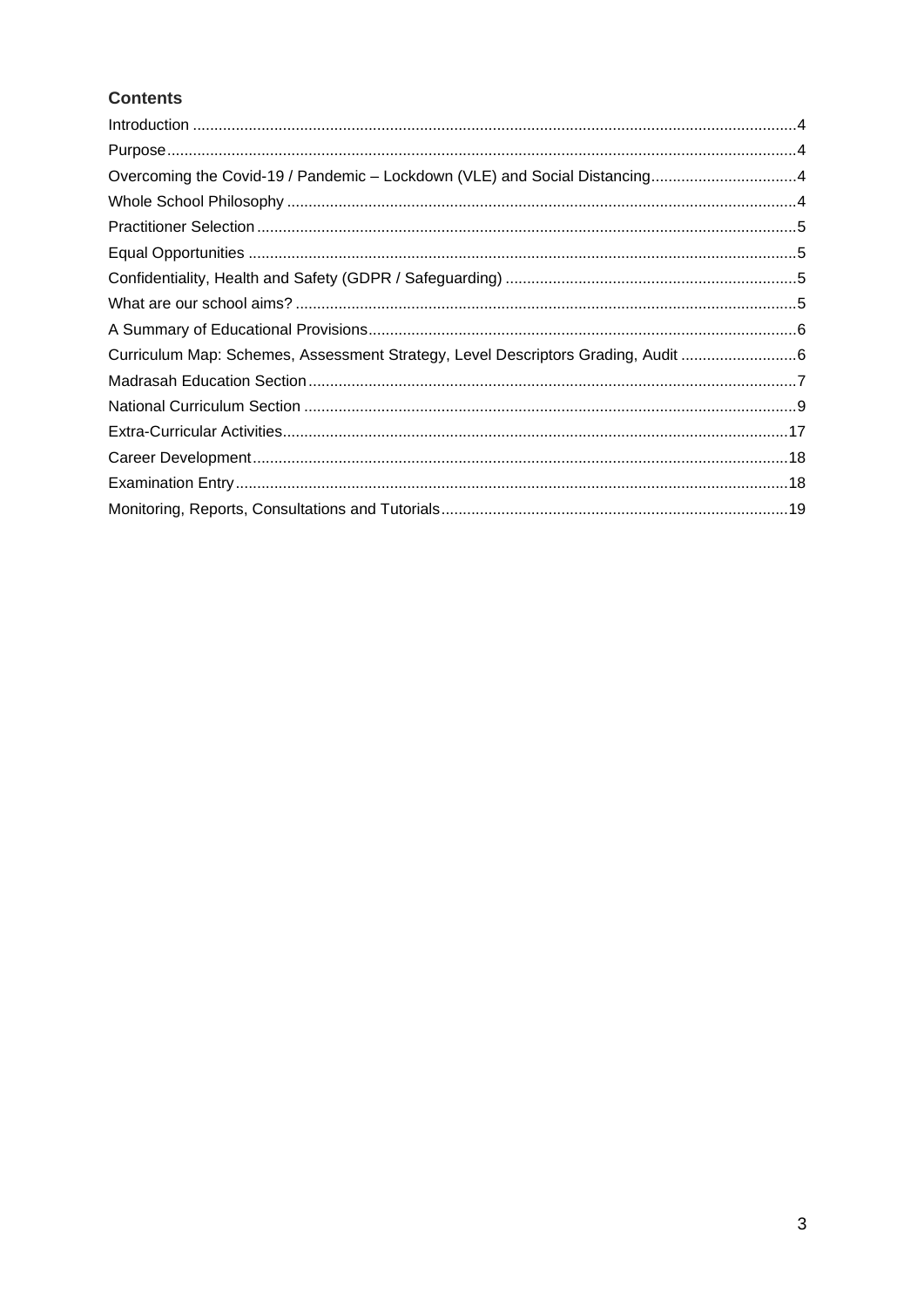# <span id="page-3-0"></span>**Introduction**

Darul Uloom Islamic High School (DUIHS) is providing education for pupils aged from 11 to 16 years. Established in 1985, DUIHS Birmingham has served the wider community by providing excellent, well nurtured, Ulama (Islamic Scholars) and Huffaz (Memorizers of the Qur'an) as model representatives of Islam to serve both the non-Muslim and Muslim communities alike. DUIHS is a madrasah and school combined, dedicated to the purpose of providing extensive knowledge of Islam and its values as well as a strong provision of the national curriculum. Our national curriculum is broad and balanced with the aim of providing outstanding learning and teaching.

#### <span id="page-3-1"></span>**Purpose**

The purpose of the Curriculum Policy Statement is to detail how the curriculum serves the needs of all pupils whilst adhering to professional standards and DfE requirements.

#### <span id="page-3-2"></span>**Overcoming the Covid-19 / Pandemic – Lockdown (VLE) and Social Distancing**

The lockdown and social distancing measures established have necessitated a change in strategy for deliverance of education and the education provisions as a whole. Being an independent school the reasons, in addition to the immediate effects, particularly revolve around financial setbacks. The following lists provide summary of the key changes undertaken and the impacts to learning.

Social Distancing in the school affecting education:

- Group-learning is restricted (in-bubble group work is under review)
- Non-contact activities where physical activity is required in Physical Education
- PE kits are to be worn under the uniform during PE days
- PE, where applicable, will be hosted at a later time in the timetable to avoid the need to change out of PE kits
- Where change is required for PE, it will be staggered and distanced
- Peer-to-peer assessment is only available online via Google Classroom and social platforms
- Science practical is restricted (awaiting further advice and risk assessment)
- Work, assignments, marking and feedback is predominantly assigned and completed via VLE
- Parent meetings / Parent days / consultations will take place via Zoom or Google Meet

#### Lockdown:

- Reduced timetable, prioritizing core subjects;
- ICT as a subject on hold its relevant skills are applied through the VLE
- PE as a subject on hold;
- Madrasah Education subjects reduced to fundamental/core aspects: Fiqh, Hadith, Hifdh, Nazirah
- Increased break with encouragement of exercise and rejuvenation
- VLE learning via Google Classroom and VOIP modules including Zoom and Google Meet
- Post-lockdown 'Checkpoint Assessments'

#### *Details relating to the impacts of Covid-19 are in live-analysis.*

#### <span id="page-3-3"></span>**Whole School Philosophy**

We at DUIHS promote and teach the mainstream understanding of Islam according to the Hanafi Fiqh and maintain that these teachings are not in conflict with the laws of the UK. We uphold the correct teachings of Islam which are far away from extremism, terrorism or any form of violent protest. We do not endorse any school of thought over another. Through the teachings of Islam our curriculum unites our pupils in the worship of one god, Allah, the implementation of the highest levels of positive moral character and active community engagement and cohesion.

At DUIHS we aim to develop through the blessed teachings of Islam pupils who not only excel academically but who are outstanding community members in modern Britain.

We will do this by:

• Nurturing the abilities of all pupils to communicate effectively in speech and in writing; to listen with understanding and to become enthusiastic and responsive readers so that they can cope with the language demands in adult life. As our pupils are from many ethnic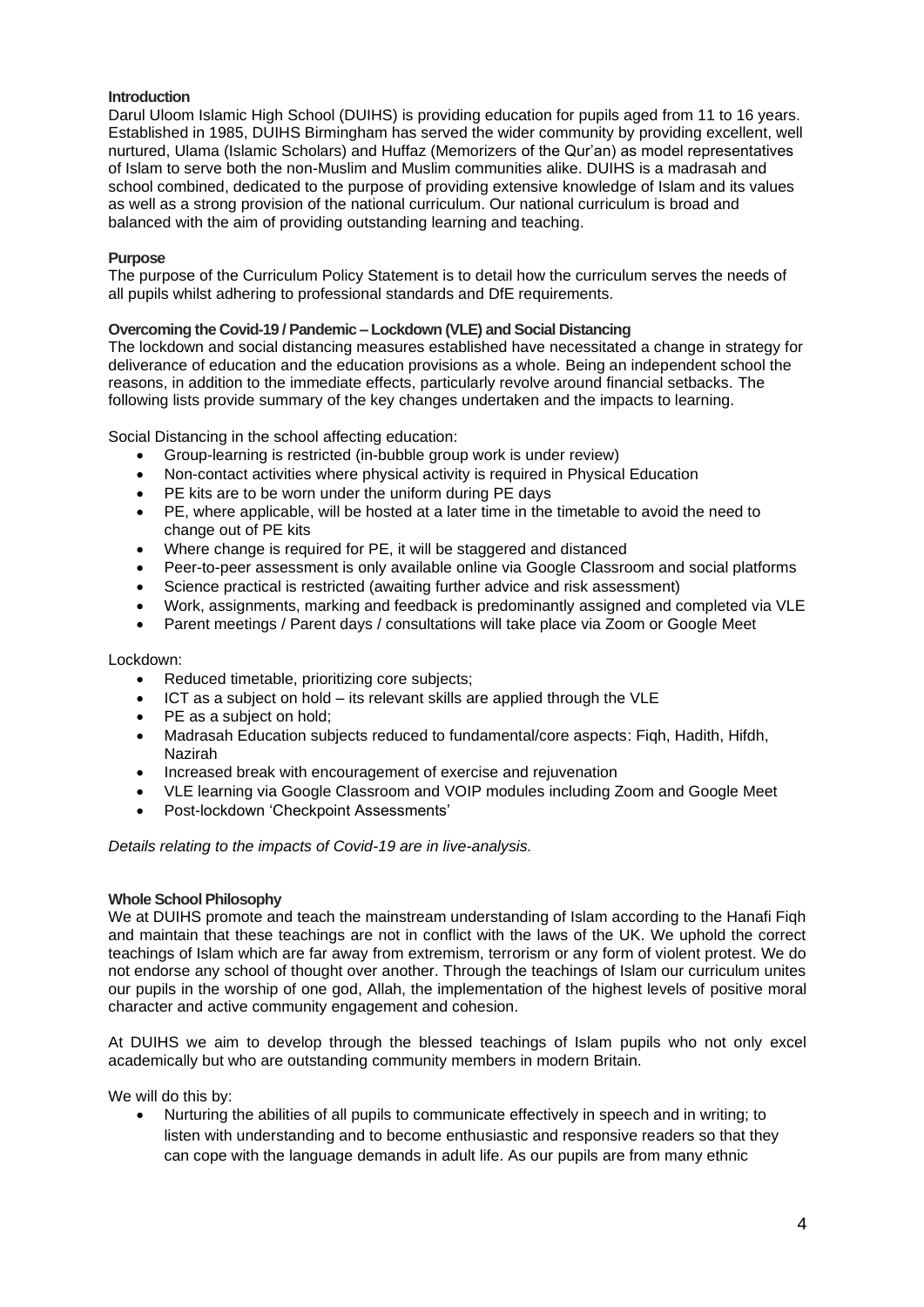backgrounds, we aim to use a wide range of multi-cultural literature and reference materials, to develop the self-esteem of all pupils.

- Promoting an understanding, tolerance and respect for all cultures, religions, and other people's lifestyle choices.
- Educating pupils about the dangers of religious extremism according to the Islamic faith and how to balance their religious duties and beliefs within the context of life in the UK.

Our school philosophy is disseminated throughout all aspects of our curriculum provision. In the afternoon session we follow the new National Curriculum aims and objectives for all our lessons. We do this by through a construction of schemes expertly developed through the consortium of expert practitioner input, commercial acquisition of accredited schemes and regular audit.

#### <span id="page-4-0"></span>**Practitioner Selection**

Recruitment Policy further elaborates on this point. DUIHS has made the virtue to appoint practitioners who are qualified in their remit either as specialists or pertaining competency in the applied field. As such, there is an establishment of trust during appointment that the practitioner will be equipped to fulfil all the remits alluded to or stated in throughout this policy.

#### <span id="page-4-1"></span>**Equal Opportunities**

All subjects are taught in line with the Schools Equal Opportunities Policy. All pupils, regardless of their diversities outlined in the Equality Act 2010 under 'Protected Characteristics', shall have the opportunity to develop their full potential and scientific capability.

Planning at all levels ensures equality of access to our curriculum for all pupils. Pupils will be given the opportunity to work individually, in pairs, as part of a small group and as a whole class each term. Schemes of work are fully differentiated according to ability, aptitude and age and are used to guide and inform what is taught in class. Pupils are encouraged to use a variety of means for communicating and recording their work.

Teaching assistants and other educational support staff will work as directed by the teacher. Where staff are assigned to pupils with special educational needs, they are well briefed beforehand.

All pupils including those with special educational needs, undertake the full range of activities. Teacher assessment informs teaching and activities used in lessons. Annotated planning shows how activities have been adapted or extended for the needs of all pupils and, where appropriate, how they relate to Individual Education Programmes [IEPs].

The teacher learner ratio will not exceed 30:1 ratio, where necessary intervention is required management will accommodate accordingly.

# <span id="page-4-2"></span>**Confidentiality, Health and Safety (GDPR / Safeguarding)**

All subjects are taught in line with our general school GDPR and Health and Safety policies. All activities both on and off site will be appropriately assessed for any risks or hazards and pupils will be advised and supervised accordingly. The school will always maintain statutory staff – pupil ratio's and ensure appropriate levels of first aid trained staff. All teachers will also be trained on handling data in the most correct manner to ensure pupils' and fellow colleagues' identities are not jeopardised.

#### <span id="page-4-3"></span>**What are our school aims?**

*Our ambitions are:*

- To recognise the individual needs and talents of each pupil and to facilitate development of their intellectual, moral, physical, social, spiritual and creative capacities;
- To ensure that the curriculum incorporates statutory requirements, including the Equality Act of 2010, yet is flexible and relevant to pupils' needs;
- To prepare pupils for the world of work and lifelong learning.
- To instil awareness of legal rights and obligations to insist a law-abiding persona.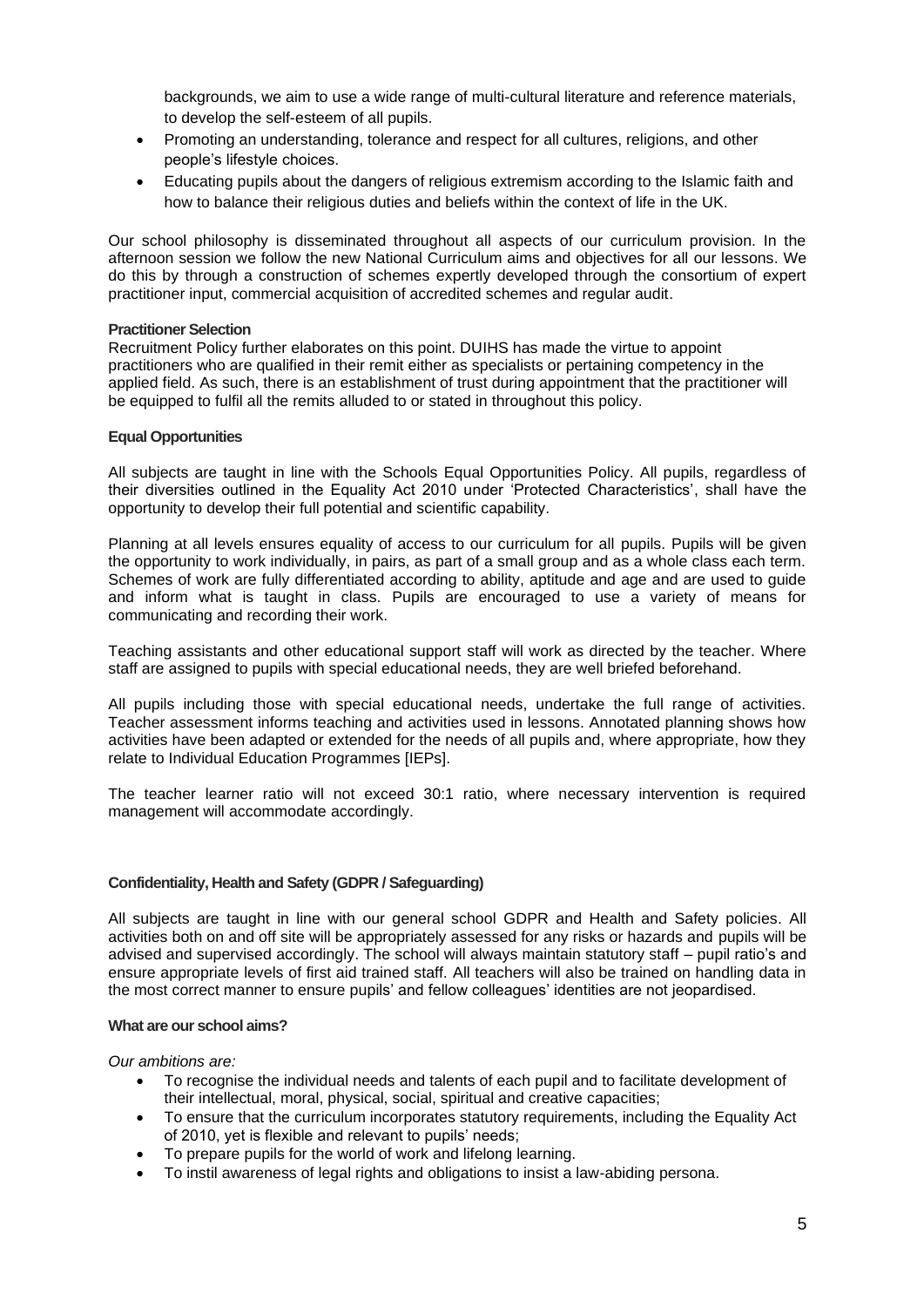- To ensure the Islamic faith is delivered throughout the curriculum.
- To instil Fundamental British Values (FBV) along with high self-esteem for being a British Muslim.

# <span id="page-5-0"></span>**A Summary of Educational Provisions**

Darul Uloom provides a demanded balance of traditional Islamic education and National Curriculum subjects which aims to nurture intellectual development, interest and enthusiasm for learning as well as achieving the highest results. We follow the GCSE programme of study for public examinations as a conclusive qualification in recognition of their course of study at the DUIHS. DUIHS is dedicated to teach beyond what is expected through drawing on a wide range of experience and techniques as well as adding an Islamic outlook to each subject. The school is experience, knowledge and intellect driven, with a progressive curriculum strategically evolving in respect to age and abilities. The intention is ultimately to develop minds and not just prepare for examinations. Qualifying examinations serve, therefore, as assessment for recognition of pupils' efforts and work, and token achievements towards the next stage in their educational and/or professional journeys.

At DUIHS there are two sections. The first, beginning each day, in the morning, is the Madrasah Education section, which begins specifically with the worship of Allah, to meet expectations as Muslims and to honour the expectations of the school ethos. In this section pupils learn a variety of skills; they learn the skills of literacy through the Arabic language, vocabulary pertaining to Arabic, History by understanding Islamic heritage, analysis, listening and speaking skills through the memorisation, recitation and tafseer of the Qur'an (discussion and analysis). They learn an array of schoolings that are applicable to their national curriculum subjects. The second is the National Curriculum subjects that cater specifically to SMSC and FBV whilst building up to the attainment of GCSE.

The Islamic Section is further divided into two separate directions:

- Alimi Classes (Primary focus: Sciences of Islam, Secondary: Memorisation of the Quran)
- ♦ Tahfiz al-Quran (Primary focus: Memorisation of the Quran, Secondary: Sciences of Islam)

Year 7 begin their first year preparing for Hifzul Quran or the Alimi section. Each pupil is set a target to memorise selected verses of the glorious Quran with proper Tajweed. The pupils are assessed every term. At the end of the academic year, teachers, parents and pupils will have a choice which section to enter. Either they can choose the Hifzul Quran section or the Alimi section.

National Curriculum education in DUIHS has year-by-year progression according to UK national standards. Madrasah Education section however, is organised to ability-based classes not by agegroup or year group. Pupils are assessed prior to enrolment into specific classes and have opportunity to progress into higher groups by above-target increase in work ethic, progress and attainment.

<span id="page-5-1"></span>**Curriculum Map: Schemes, Assessment Strategy, Level Descriptors Grading, Audit** A steadier understanding of the various depths of each curriculum can be found in the school's Curriculum Map (Update: under-review, due for completion June 2022). All schemes and assessments are analysed and ratified by the Curriculum leads.

The school's schemes, as aforementioned, are simplified to strategies outlined by the DfE's systemics on what DU has dubbed the three I's: Intent, Implementation and Impact. Each scheme is developed by lead practitioners, or by external support packages where the practitioner lacked, was unavailable or limited in the adequacy of skills required to lead on the project. Assisting its development, all schemes where possible and where national standards formally apply adhere to or are adapted according to accredited schemes and syllabi. Additionally, the curriculum is built in respect to the ethos of the school, embedding it in all aspects of learning. The schemes are in live development thereafter, with practitioners obliged to analyse, assess, develop and update according to yearly and demographic needs throughout the year. The following is a summary of the key elements addressed in each curriculum:

- Timeline breakdown
- Unit/topics
- **Differentiation**
- **Intent**
- **Implementation**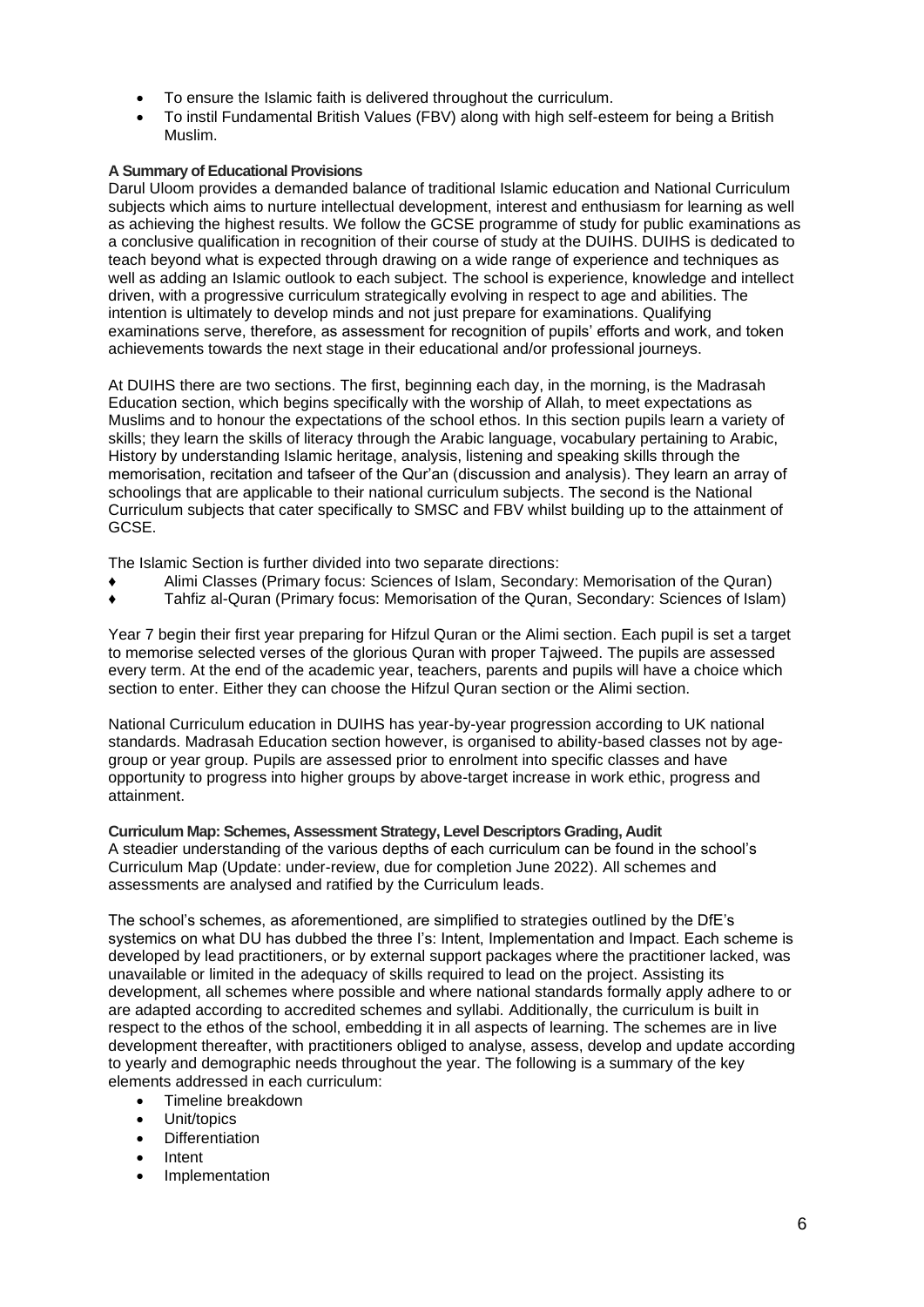• Impact

The assessment strategy is further detailed in the assessments policy. Falling in line with the schemes, and marking each assessment period assigned in the DUIHS yearly calendar, assessments are constructed to adhere to the following list of parameters:

- Sanctioned practitioners will construct assessments for Ks3 according to topics leading up to assessment periods in the schemes of work
- Assessments should be accumulative, accounting the time leading up to each assessment point
- GCSE/iGCSE mocks should use past-papers or papers available through the exam boards
- Where necessary, the papers may be synthesized to appeal to the standard of accumulation
- GCSE/iGCSE mocks will differ with a holistic assessment of skills and knowledge

Grades and Level descriptors have been constructed in the same manner. Like the schemes, they follow a national standard and are further moderated and manufactured to be progressive. Taking into consideration year groups and abilities, the descriptors lead up to the thresholds and grade boundaries set out by corresponding exam boards. Further details on the grading system available in the DUIHS Assessment Policy.

Following a triennial pattern, the school conducts an audit lead by curriculum leaders that examines the quality of each curriculum according to existing and developing guidelines. Each curriculum is assessed on a week-by-week analysis of topics according to the following categories:

- Intent
- **Implementation**
- Impact;
- Outcomes
- Development
- **Careers**
- SMSC / FBV
- Equality / Diversity
- Weekly Theme– Assembly Link
- **SRE**
- Safeguarding, Wellbeing, Health and Safety
- Ethos / Islamic Relevance

#### <span id="page-6-0"></span>**Madrasah Education Section**

The Madrasah Education operates between 8.30am and 11.40pm with a 25-period weekly timetable each lesson quantifying 35 minutes.

#### Alimi classes

This section begins from Year 8 and in itself is extensive in the range of subjects and skills that it involves. The course is designed to prepare pupils to take the path in becoming knowledgeable Ulama (Islamic scholars) who have a thorough understanding and practice of all the basic and extensive teachings of Islam.

#### Alimi subjects include:

Aqeedah: Aqeedah is taught with the intention of informing and knowing about the six articles of faith: Belief in Allah, His angels, His books, His messengers, the Last Day and Destiny. There are also additional topics related to Allah's attributes and unseen matters. The pre-requisite to ensuring all forms of Ibadah are valid comes in the form of having the correct Aqeedah. This is why pupils of DU are required to study the subject from Year 7 to 10.

*Quran Tafsir:* The memorisation of some selected chapters of the Holy Qur'an. This subject has a huge variety of experiences for pupils. Verses can be recited in beautiful tones and melodies giving pupils creative experiences. Pupils become extremely confident as they get the opportunity to recite daily in the presence of their teacher and classmates.

*Hadith:* Prophetic traditions (the sayings, actions and approvals of the Prophet peace be upon him)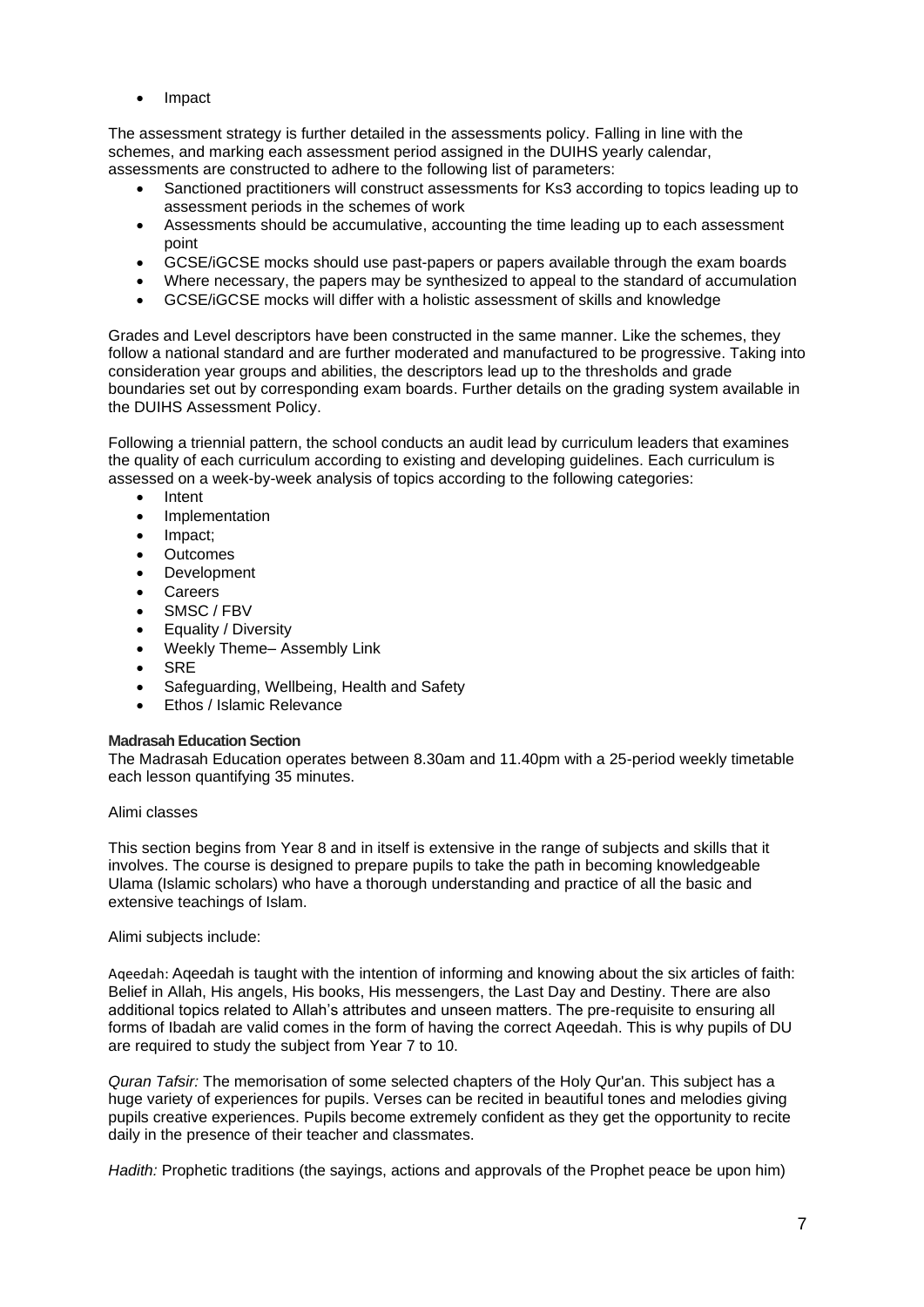*Arabic (Inc. Morphology):* Various books are prescribed to enable the pupils in reading, writing, speaking and understanding classical and modern Arabic.

*Fiqh:* (Islamic jurisprudence) is taught with the intention of understanding and complying with the Shariah laws in personal, social lives and matters related to Hudud, Qisas and rulings on peace and warfare in the light of Quran, Sunnah, consensus and analogy. However, in DU, Ibadat is taught so that students place importance on purification, Salah, Sawm etc.

*Arabic and Urdu Calligraphy:* The art of writing Arabic in varied beautiful styles. This is incorporated into Arabic.

*Islamic History:* The history of Islam and Muslims from the time of the Prophet. This is taught through Urdu and Seerah lessons.

*Seerah:* A study of the life of the Prophet (May Peace Be Upon Him).

*Qur'anic Arabic:* Pupils learn Qur'anic Arabic through the study of the lives of the Prophets, from the Qur'an and the Ahadith.

*Nahwa:* Arabic grammar (Syntax). This is taught from basic upto advance level. It also helps pupils develop their English grammar knowledge and skills as they learn the different types of verbs, nouns and particles.

*Tashilus Sarf:* Arabic grammar (Morphology). This also helps pupils understand the origins of words in Arabic. Pupils literacy skills are further developed as pupils can identify how words have developed depending on their state. These skills are easily transferable for pupils and as a result pupils literacy skill improve.

*Dorosul Lughatul Arabiyah:* This entails the studies of grammatical functions in Arabic including syntax, phrases, sentence types and punctuation as well as studies of vocabulary.

*Sifatul Masadir:* This provides pupils a word-to-word understanding of Arabic, helping them develop a more comprehensive understanding of Arabic as a spoken (speaking and listening) and written (reading and writing) language.

#### **Hifz Section**

Pupils in the Hifz section embark on the noble task of committing the whole Qur'an to memory. They undergo a rigorous routine of memorization designed to ensure completion within three years. In addition to their daily assessments, regular evaluations take place through monthly, termly, and end of year examinations. Darul Uloom employs very high calibre teachers who are Hafiz and Qaris. Hundreds of pupils have completed their memorization of the Qur'an here, and several of them have won local and national Hifz competitions. During Ramadan, many of the current and former Darul Uloom pupils lead the Tarawih prayers in mosques nationwide.

For the Hifzul Quran Section, pupils have 3 sessions linked to 3 targets from 8:30am - 11:45am. The 3 sessions are split up according to pupils individual abilities.

- 1. The first session and target are known as Sabak. This means to memorise new verses of the glorious Quran. Then to read the memorised verses to the teacher.
- 2. The second is known as Sabki. This is revising the last 5 days' worth of Sabak.
- 3. The third is known as Dohr. This means to read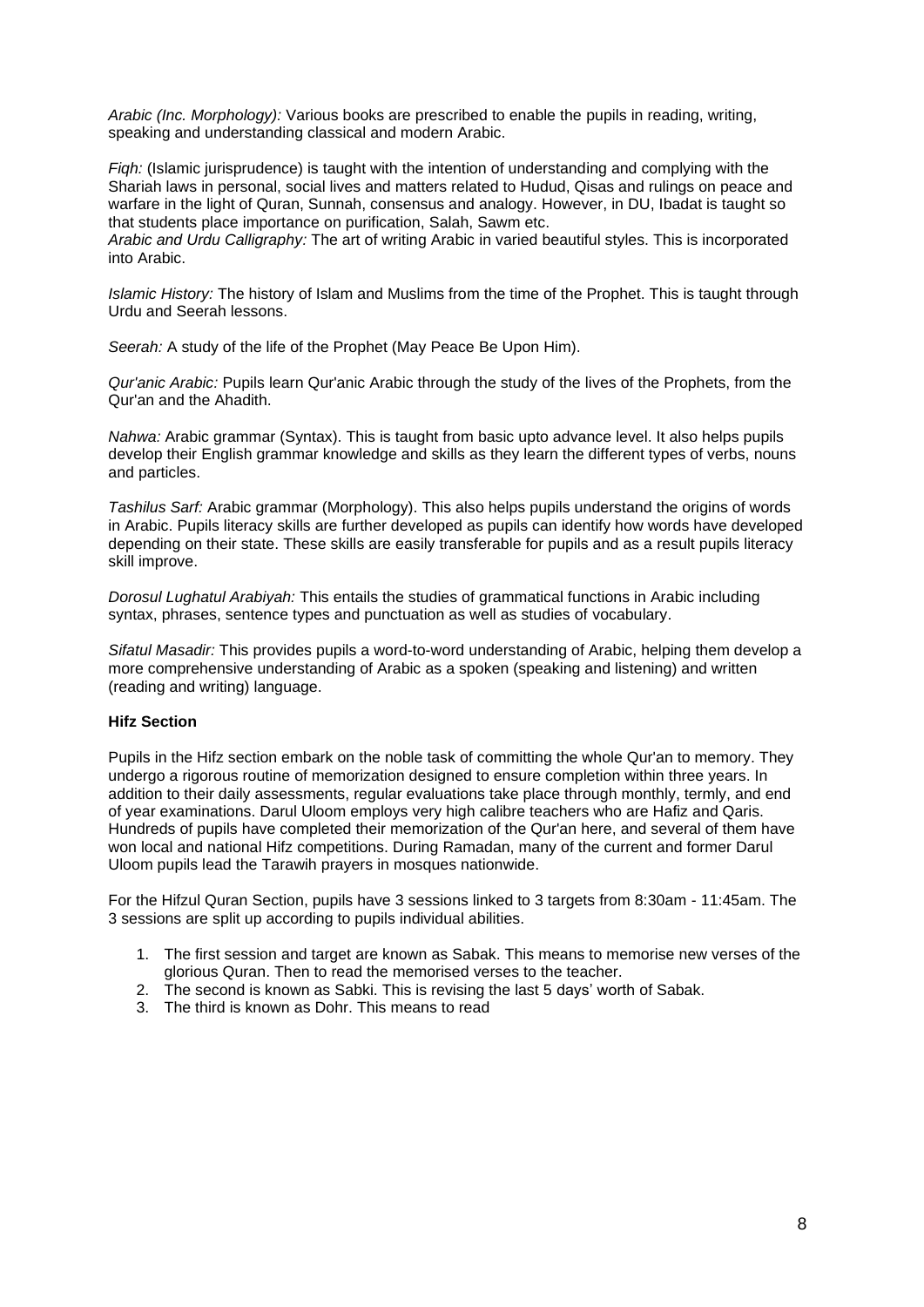#### **Madrasah Education**

*Below is a break-down of current subjects taught as of September 2021 with measures related to lockdown. It highlights the quantity and duration of subject within Madrasah Education timings for each year group. It additionally considers the introduction of booster sessions to supplement year 11 in their NC development by reducing Islamic subjects that do not heavily impact their Islamic studies (see 'Intervention' – below)*. The charts are reflective based on 25 available lessons of Madrasah Education per week.  $H = H$ ifdh class,  $A = H$ limi class



# <span id="page-8-0"></span>**Madrasah Education: Year 7A Subjects taught and breakdown:**

|                        | %  |
|------------------------|----|
| Ageedah                | 4  |
| <b>Arabic Speaking</b> | 4  |
| Duas                   | 4  |
| Figh                   | 4  |
| Hifdh Nazirah          | 36 |
| Seerah                 | 4  |
| Shakhsiyyat            | 4  |
| Tajweed / Qaidah       | 40 |
|                        |    |



#### **Madrasah Education: Year 8H Subjects taught and breakdown:**

|                      | %  |
|----------------------|----|
| Al-Kabair            | 4  |
| Figh                 | 4  |
| Hadith               | 4  |
| Hifdh Dhor           | 20 |
| <b>Hifdh Sabak</b>   | 40 |
| Hifdh Sabki          | 20 |
| <b>Quran Stories</b> | 4  |
| Shakhsiyyat          | 4  |
|                      |    |

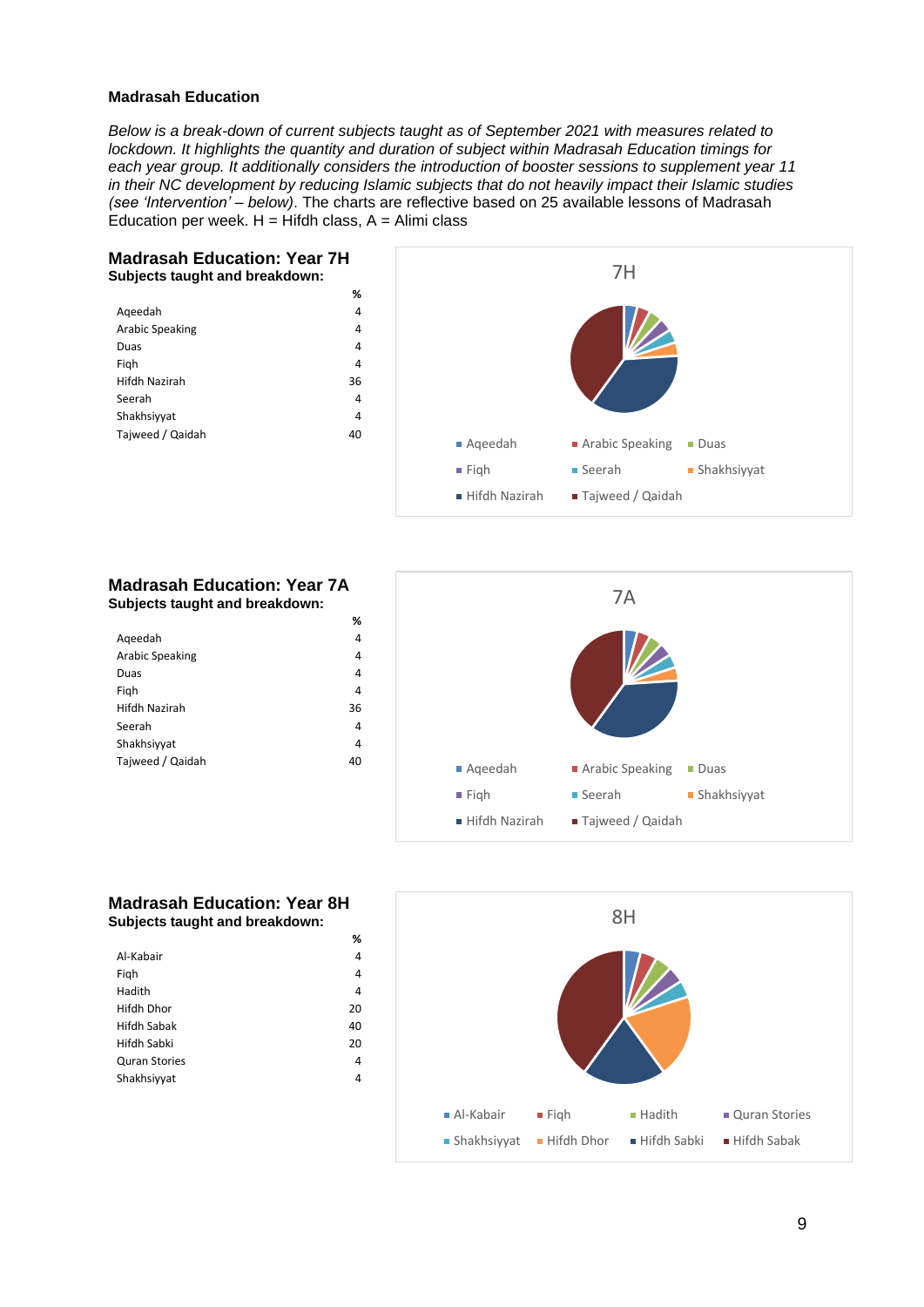#### **Madrasah Education: Year 8A Subjects taught and breakdown:**

|                        | %  |
|------------------------|----|
| Al-Kabair              | 4  |
| Arabic Reading         | 8  |
| <b>Arabic Speaking</b> | 8  |
| <b>Arabic Writing</b>  | 4  |
| Figh                   | 4  |
| Hadith                 | 4  |
| Hifdh                  | 20 |
| Nahwa                  | 20 |
| <b>Quran Stories</b>   | 4  |
| Sarf                   | 20 |
| Shakhsiyyat            | 4  |
|                        |    |



# **Madrasah Education: Year 9H Subjects taught and breakdown:**

|                      | %  |
|----------------------|----|
| Figh                 | 4  |
| Hadith               | 4  |
| Halaal & Haaram      | 4  |
| Hifdh Dhor           | 20 |
| <b>Hifdh Sabak</b>   | 40 |
| Hifdh Sabki          | 20 |
| <b>Quran Stories</b> | 4  |
| Shakhsiyyat          | 4  |
|                      |    |



#### **Madrasah Education: Year 9A Subjects taught and breakdown:**

|                        | %  |
|------------------------|----|
| Arabic Reading         | 8  |
| <b>Arabic Speaking</b> | 8  |
| <b>Arabic Writing</b>  | 4  |
| Figh                   | 4  |
| Hadith                 | 4  |
| Halaal & Haaram        | 4  |
| Hifdh                  | 20 |
| Nahwa                  | 20 |
| <b>Quran Stories</b>   | 4  |
| Sarf                   | 20 |
| Shakhsiyyat            | 4  |
|                        |    |

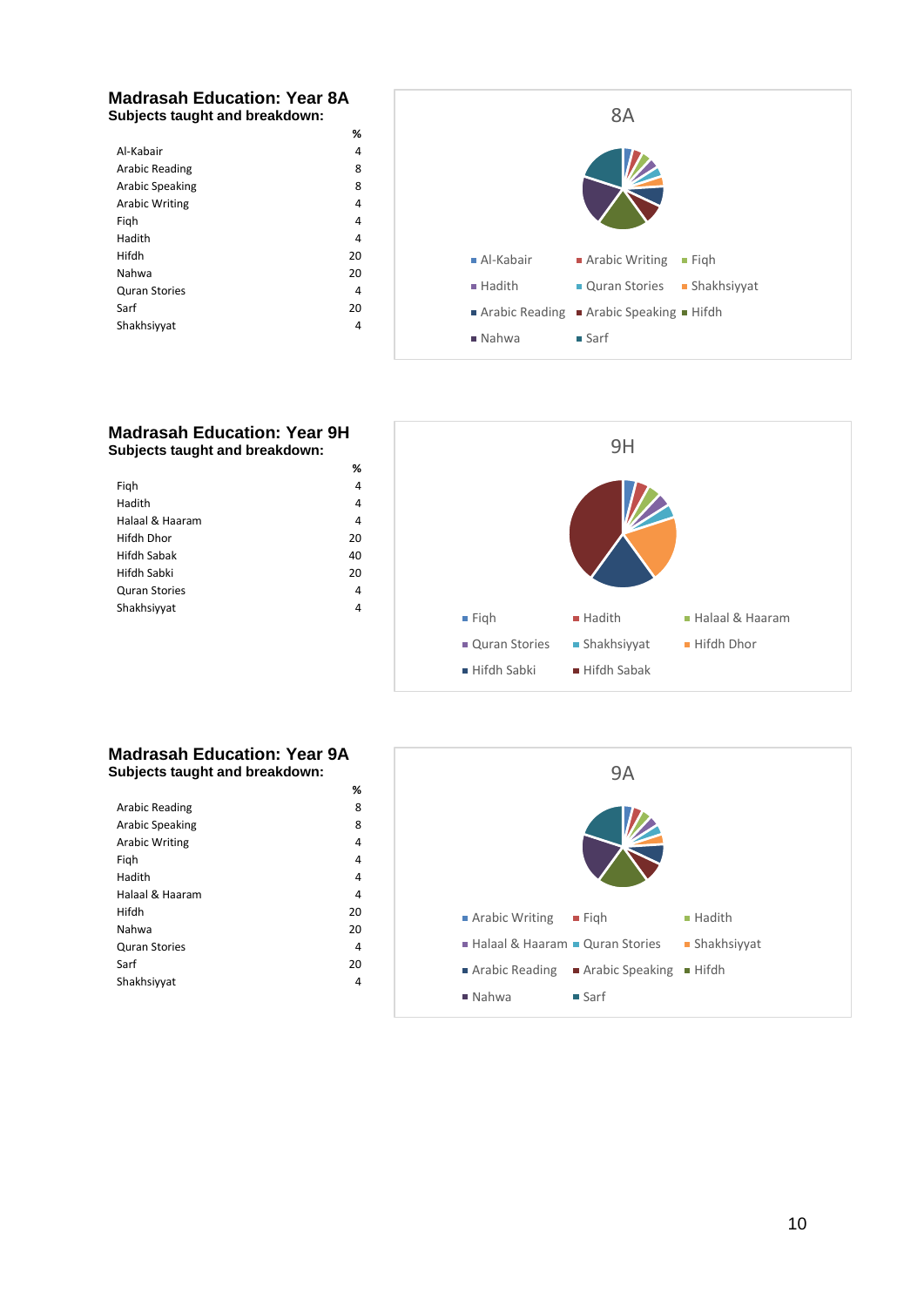#### **Madrasah Education: Year 10H Subjects taught and breakdown:**

**%**

|                               | ₩  |
|-------------------------------|----|
| Adaab & Akhlaak               | 4  |
| Figh                          | 4  |
| Hifdh Dhor                    | 20 |
| <b>Hifdh Sabak</b>            | 40 |
| Hifdh Sabki                   | 20 |
| Quran Tajimah / Uloomul Quran | 4  |
| <b>RS Booster</b>             | 4  |
| Shakhsiyyat                   | 4  |
|                               |    |



# **Madrasah Education: Year 10A Subjects taught and breakdown:**

|                               | /u |
|-------------------------------|----|
| Adaab & Akhlaak               | 4  |
| Arabic Reading                | 4  |
| <b>Arabic Speaking</b>        | 8  |
| <b>Arabic Writing</b>         | 8  |
| Figh                          | 4  |
| Hifdh                         | 20 |
| Nahwa                         | 20 |
| Quran Tajimah / Uloomul Quran | 4  |
| <b>RS Booster</b>             | 4  |
| Sarf                          | 20 |
| Shakhsiyyat                   | 4  |
|                               |    |



# **Madrasah Education: Year 11H Subjects taught and breakdown:**

|                        | ℅  |
|------------------------|----|
| Arabic                 | 20 |
| <b>Hifdh Sabak</b>     | 40 |
| Hifdh Sabki            | Δ  |
| <b>History Booster</b> | 8  |
| Islamiyat Booster      | 12 |
| Maths Booster          | 16 |

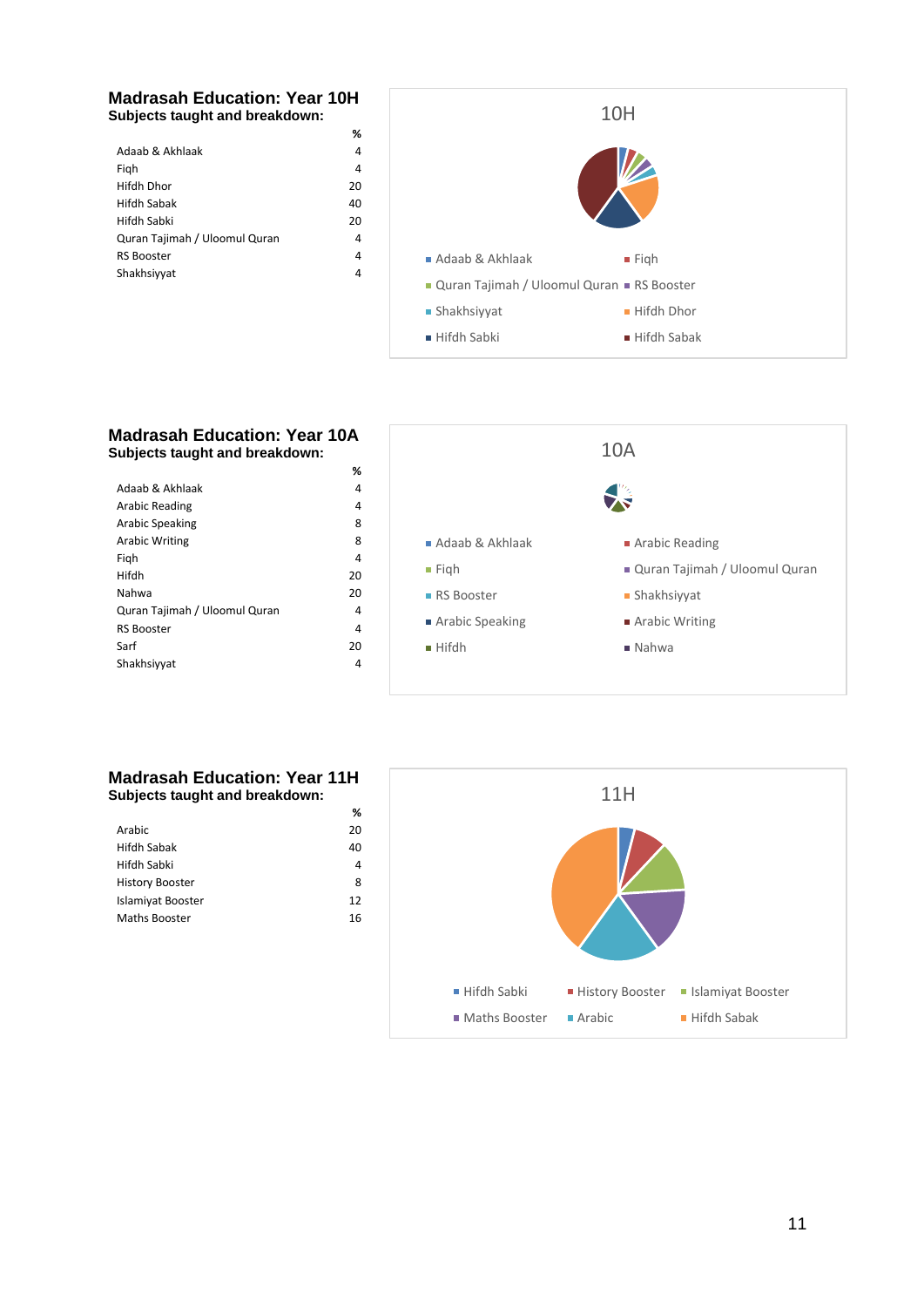#### **Madrasah Education: Year 11A Subjects taught and breakdown:**

|                        | %  |
|------------------------|----|
| Arabic                 | 44 |
| Hifdh                  | 20 |
| <b>History Booster</b> | 8  |
| Islamiyat Booster      | 12 |
| Maths Booster          | 16 |
|                        |    |



|                          |            | 7H           | 7Α           | 8H           | 8Α             | <b>9H</b>    | 9Λ             | <b>10H</b>   | 10A            | <b>11H</b>     | 11A            |
|--------------------------|------------|--------------|--------------|--------------|----------------|--------------|----------------|--------------|----------------|----------------|----------------|
| Adaab & Akhlaak          | AA         | n/a          | n/a          | n/a          | n/a            | n/a          | n/a            | $\mathbf{1}$ | $\mathbf{1}$   | n/a            | n/a            |
| Al-Kabair                | <b>KB</b>  | n/a          | n/a          | $\mathbf{1}$ | $\mathbf{1}$   | n/a          | n/a            | n/a          | n/a            | n/a            | n/a            |
| Aqeedah                  | AQ         | $\mathbf{1}$ | $\mathbf{1}$ | n/a          | n/a            | n/a          | n/a            | n/a          | n/a            | n/a            | n/a            |
| Arabic                   | <b>AR</b>  | n/a          | n/a          | n/a          | n/a            | n/a          | n/a            | n/a          | n/a            | 5              | 11             |
| <b>Arabic Reading</b>    | <b>ARD</b> | n/a          | n/a          | n/a          | $\overline{2}$ | n/a          | $\overline{2}$ | n/a          | $\mathbf{1}$   | n/a            | n/a            |
| <b>Arabic Speaking</b>   | AS         | $\mathbf 1$  | $\mathbf{1}$ | n/a          | $\overline{2}$ | n/a          | $\overline{2}$ | n/a          | 2              | n/a            | n/a            |
| <b>Arabic Writing</b>    | AW         | n/a          | n/a          | n/a          | $\mathbf{1}$   | n/a          | $\mathbf 1$    | n/a          | $\overline{2}$ | n/a            | n/a            |
| Assembly                 | <b>ASM</b> | n/a          | n/a          | n/a          | n/a            | n/a          | n/a            | n/a          | n/a            | n/a            | n/a            |
| <b>Duas</b>              | DU         | $\mathbf{1}$ | $\mathbf{1}$ | n/a          | n/a            | n/a          | n/a            | n/a          | n/a            | n/a            | n/a            |
| <b>English Booster</b>   | EB         | n/a          | n/a          | n/a          | n/a            | n/a          | n/a            | n/a          | n/a            | n/a            | n/a            |
| Figh                     | FI.        | $\mathbf{1}$ | $\mathbf{1}$ | $\mathbf 1$  | $\mathbf 1$    | $\mathbf 1$  | $\mathbf 1$    | $\mathbf{1}$ | $\mathbf{1}$   | n/a            | n/a            |
| Hadith                   | HD         | n/a          | n/a          | $\mathbf{1}$ | $\mathbf{1}$   | $\mathbf{1}$ | $\mathbf{1}$   | n/a          | n/a            | n/a            | n/a            |
| Halaal & Haaram          | HH         | n/a          | n/a          | n/a          | n/a            | $\mathbf{1}$ | $1\,$          | n/a          | n/a            | n/a            | n/a            |
| Hifdh                    | HI         | n/a          | n/a          | n/a          | 5              | n/a          | 5              | n/a          | 5              | n/a            | 5              |
| <b>Hifdh Dhor</b>        | HI/D       | n/a          | n/a          | 5            | n/a            | 5            | n/a            | 5            | n/a            | n/a            | n/a            |
| <b>Hifdh Nazirah</b>     | H/NZ       | 9            | 9            | n/a          | n/a            | n/a          | n/a            | n/a          | n/a            | n/a            | n/a            |
| <b>Hifdh Sabak</b>       | HI/SB      | n/a          | n/a          | 10           | n/a            | 10           | n/a            | 10           | n/a            | 10             | n/a            |
| <b>Hifdh Sabki</b>       | HI/SK      | n/a          | n/a          | 5            | n/a            | 5            | n/a            | 5            | n/a            | $\mathbf{1}$   | n/a            |
| <b>History Booster</b>   | HB         | n/a          | n/a          | n/a          | n/a            | n/a          | n/a            | n/a          | n/a            | $\overline{2}$ | $\overline{2}$ |
| <b>Humanities</b>        | HU         | n/a          | n/a          | n/a          | n/a            | n/a          | n/a            | n/a          | n/a            | n/a            | n/a            |
| Islamiyat                | IL.        | n/a          | n/a          | n/a          | n/a            | n/a          | n/a            | n/a          | n/a            | n/a            | n/a            |
| <b>Islamiyat Booster</b> | <b>ILB</b> | n/a          | n/a          | n/a          | n/a            | n/a          | n/a            | n/a          | n/a            | 3              | 3              |
| <b>Maths Booster</b>     | MB         | n/a          | n/a          | n/a          | n/a            | n/a          | n/a            | n/a          | n/a            | $\overline{4}$ | $\overline{4}$ |
| Nahwa                    | <b>NW</b>  | n/a          | n/a          | n/a          | 5              | n/a          | 5              | n/a          | 5              | n/a            | n/a            |
| Nasihah                  | <b>NSH</b> | n/a          | n/a          | n/a          | n/a            | n/a          | n/a            | n/a          | n/a            | n/a            | n/a            |
| Nazirah                  | <b>NZ</b>  | n/a          | n/a          | n/a          | n/a            | n/a          | n/a            | n/a          | n/a            | n/a            | n/a            |
| <b>Quran Stories</b>     | QS         | n/a          | n/a          | $\mathbf 1$  | $\mathbf{1}$   | $\mathbf{1}$ | $1\,$          | n/a          | n/a            | n/a            | n/a            |
| Quran Tajimah / Uloomul  |            |              |              |              |                |              |                |              |                |                |                |
| Quran                    | QT/UQ      | n/a          | n/a          | n/a          | n/a            | n/a          | n/a            | $\mathbf 1$  | $\mathbf{1}$   | n/a            | n/a            |
| <b>RS Booster</b>        | <b>RSB</b> | n/a          | n/a          | n/a          | n/a            | n/a          | n/a            | $\mathbf{1}$ | $\mathbf{1}$   | n/a            | n/a            |
| Sarf                     | <b>SRF</b> | n/a          | n/a          | n/a          | 5              | n/a          | 5              | n/a          | 5              | n/a            | n/a            |
| Seerah                   | <b>SR</b>  | $\mathbf{1}$ | $\mathbf{1}$ | n/a          | n/a            | n/a          | n/a            | n/a          | n/a            | n/a            | n/a            |
| Shakhsiyyat              | <b>SK</b>  | $\mathbf{1}$ | $\mathbf{1}$ | $\mathbf 1$  | $\mathbf{1}$   | $1\,$        | $\mathbf 1$    | $\mathbf{1}$ | $\mathbf{1}$   | n/a            | n/a            |
| Tajweed / Qaidah         | T/Q        | 10           | 10           | n/a          | n/a            | n/a          | n/a            | n/a          | n/a            | n/a            | n/a            |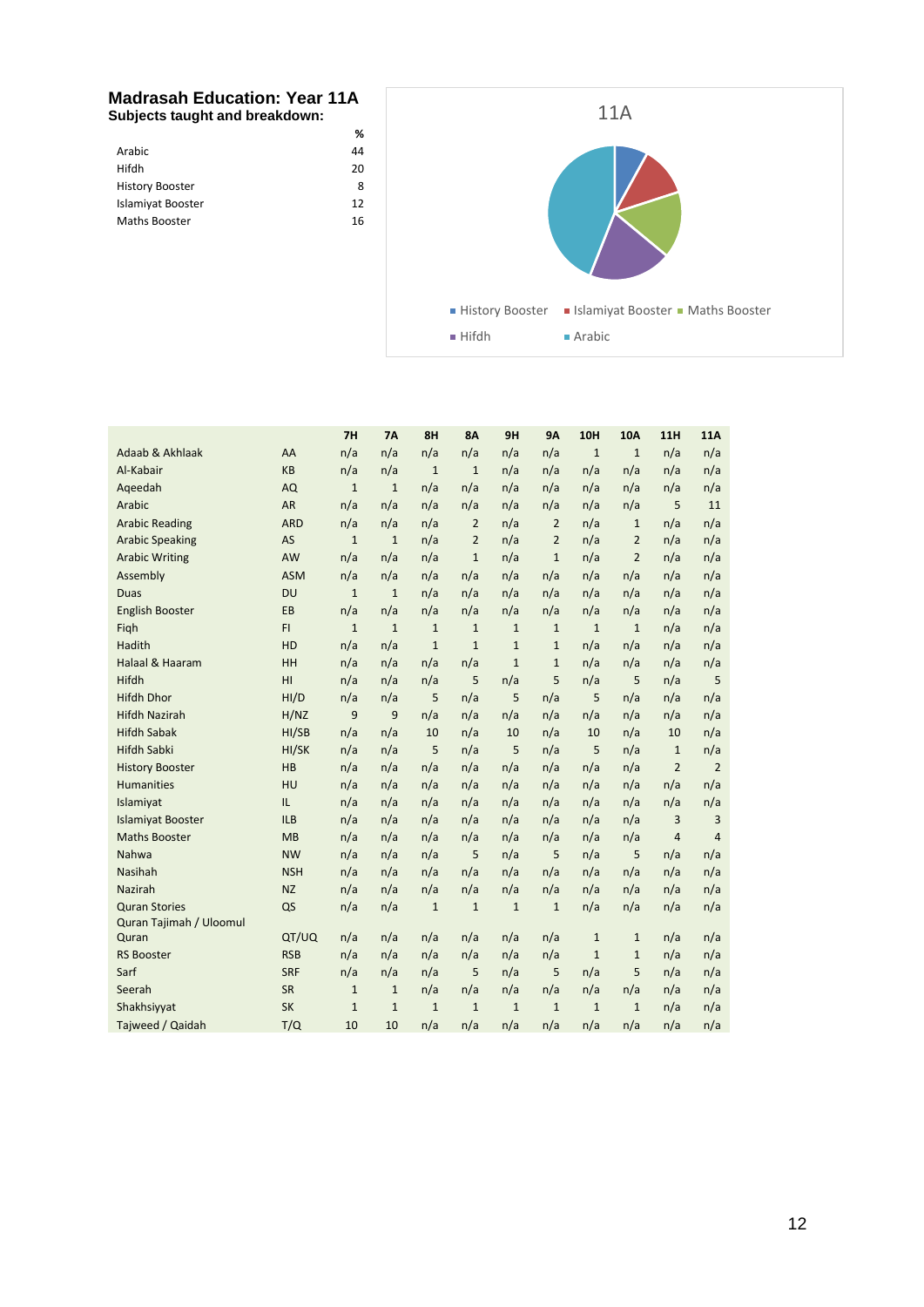#### **National Curriculum Section**

Beginning in the afternoon, in addition to form and assembly periods, the National Curriculum section follows a 20-period week and 25 periods for Years 10 and 11. Each lesson lasts 45 minutes and is dedicated to National curriculum subjects only and refers to the afternoon timetable 12.05pm - 4:15pm and 5.00pm for Years 10 and 11. Boosters and Clubs range between a finishing time of 5.30pm and 6.00pm.

Darul Uloom achieves outstanding progress in public examinations for the National Curriculum subjects, consistently maintaining a leading position in the UK.

The subjects can be categorised into three distinctions: (a) Core – subjects that must be taken, (b) Additional – subjects that are supplementary, (c) Optional – subjects which well-performing pupils have the option to appeal for.

#### **Our National Curriculum subjects include:**

#### *Core: English Language / Optional: Literature*

A great emphasis is placed on English as a study as part of the curriculum. The ability to understand, speak and write in good English is of huge importance in present day society, and it aids in the learning of other subjects.

A high-quality education in English will teach pupils to speak and write fluently so that they can communicate their ideas and emotions to others and through their reading and listening, others can communicate with them. Through reading in particular, pupils have a chance to develop culturally, emotionally, intellectually, socially and spiritually. Reading also enables pupils both to acquire knowledge and to build on what they already know. All the skills of language are essential to participating fully as a member of society. The overarching aim of the English department is to promote high standards of language and literacy by equipping pupils with a strong command of the spoken and written word, and to develop their love of literature through widespread reading for enjoyment. KS4 pupils are entered for iGCSE English Language, and English Literature if they choose to. The school uses the Cambridge iGCSE examining board.

#### *Core: Mathematics*

Mathematics is one of the core National Curriculum subjects taught at Darul Uloom. Great emphasis is placed on a subject that forms an important foundation for many career paths. Recent performance in this subject has been very impressive. KS3 pupils follow the new 'My Maths' syllabus which focuses on understand concepts and then applying these concepts when tackling problem solving questions. When pupils reach KS4 they will either complete the foundation tier or the higher tier. They will further develop their core knowledge and confidently tackle more advanced mathematical problems. The school uses Cambridge iGCSE curriculum. This has been designed to develop all pupil's problem-solving skills.

#### *Core: Science / Optional: Triple Award*

The use of experiments and practical work is an integral part of the learning of science. Darul Uloom's science laboratory and preparatory room is equipped with appliances and apparatus that will enable pupils to acquire a comprehensive education in science from Key Stage 3 up to Key Stage 4, with the aid of specialist, well-qualified teachers. All pupils should leave having an outlook in life where Science to them is more than a lesson but is everywhere around us impacting our daily lives. The school uses the Cambridge iGCSE examining board.

#### *Additional: Religious Studies*

This subject provides an opportunity to teach pupils about different religions and viewpoints, around the world. It is designed to create an appreciation and tolerance within the pupils for other ways of life, and the importance of learning to live in harmony in spite of differences in lifestyles and beliefs. The school uses the Cambridge iGCSE examining board.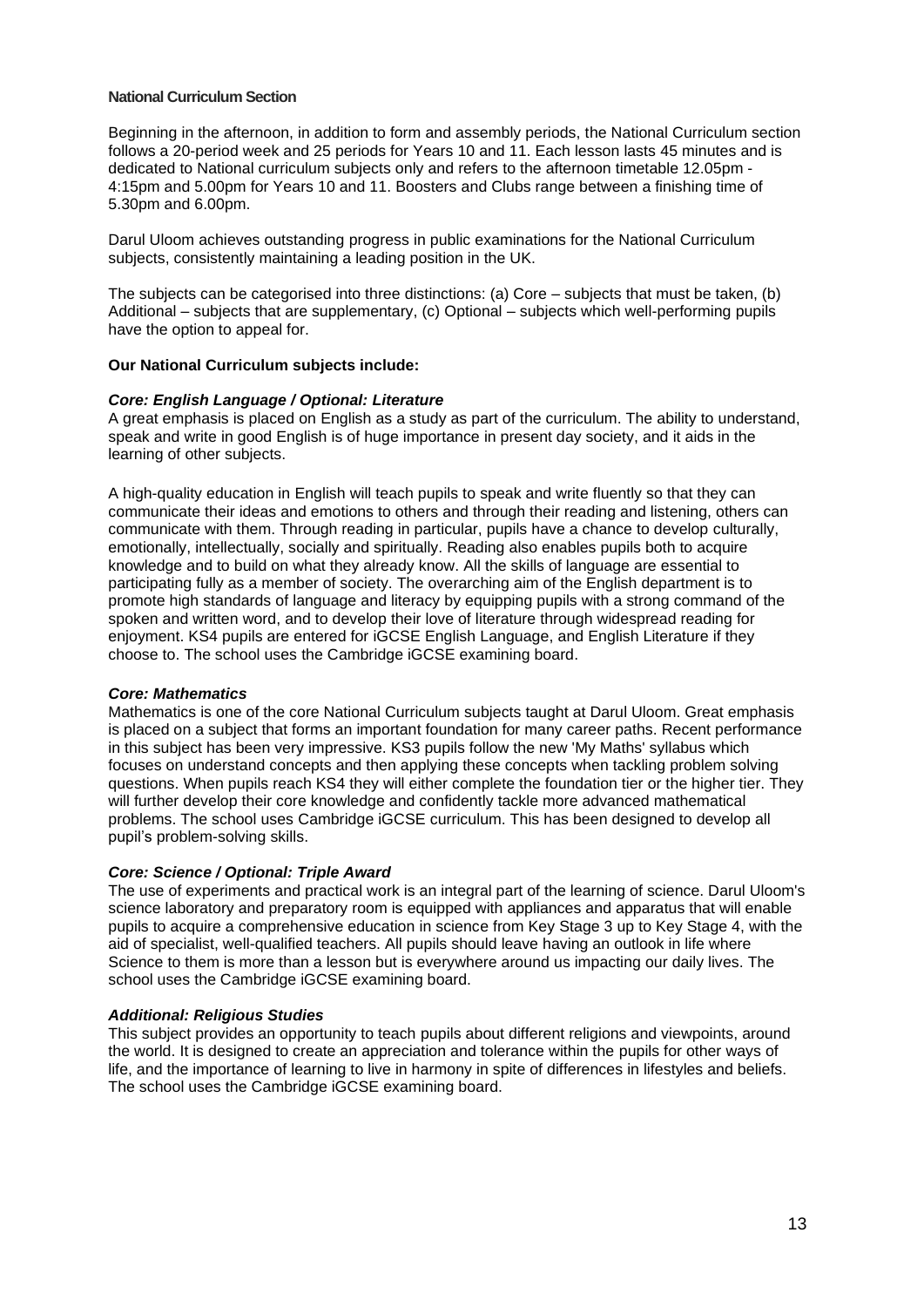#### *Languages*

# *Core: Arabic / [Optional: Urdu, Bengali – not taught within school timetable)]*

With a heavy emphasis on Islamic studies, the study of Arabic is compulsory and strongly emphasised. It is taught by specialists and focuses on the development of confident reading, writing, speaking and listening.

# *Core: Information & Communications Technology (7-10 – Functional ICT Qualification)*

Increasingly in this modern age, the use of computers is becoming indispensable in every sphere of society. Darul Uloom has a modern ICT laboratory equipped with the latest computers and accessories, so that pupils acquire a thorough education in this subject from between years 7 and 8. Furthermore, ICT equipment (computers, projectors etc.) is used throughout the Madrasah, displaying a clear focus on pupils acquiring literacy in IT. In Key Stage 3 pupils learn various programming codes and essential IT skills that will place them at an advantage when leaving the school.

# *Physical Education, Sports & Leisure Activities*

The Madrasah aims to offer all pupils the opportunity to achieve success, improve self-confidence, gain self-esteem and promote health and well-being through physical education. It also fulfils a part of our objective to teach pupils good, healthy and beneficial forms of entertainment. In addition to timetabled lessons, a wide range of sporting activities are accessible during lunchtimes and after Madrasah every day. Pupils are able to pursue a variety of sports and games, including football, cricket, volley ball, table tennis, snooker and many others. The facilities now include a large playground which has been constructed to cater sufficiently for the increasing number of pupils.

#### *Core: Islamiyat*

Pupils develop their understanding of the importance of the major beliefs of Islam, and of the early history of the Islamic community. Learners develop their knowledge and understanding of the main elements of Islamic faith and history, evaluating the meaning and importance of these elements in the lives and thoughts of Muslims. Although the syllabus is studied in English, some familiarity with passages from the Qur'an and Hadith in Arabic is assumed.

#### *Core: Creative Arts (years 7 to 10 – no formal qualifications)*

Islam has a rich heritage of art and calligraphy. The pupils are given the opportunity to further their creative and aesthetic abilities, through the composing of their own works of art. We plan for each boy to develop his creative thinking skills to the full and develop their own creative interests. This can include Art and Graphics, Model making, Poetry and Qiraat as well as Drama. Although Creative Arts is not available for KS4 pupils many aspects of creative learning are available in English, History, Quran and throughout the rest of the curriculum.

#### *Core: PSHE – no formal qualifications)*

This is a supplement to the personal and social education the pupils receive through the Islamic curriculum. The programme in the afternoon covers personal development, health and fitness, careers guidance, citizenship, and the enhancement of study skills necessary for success now and in the future. Pupils are taught the importance of democracy, how to respect the rule of law in England, individual liberty and different faiths. This subject supports our pupils to understand why they should elect pupil councillors to represent their concerns, queries and suggestions as well as familiarises pupils with the methods for electing candidates. Pupils are always intrigued by the aspect of debating and find our annual mock elections absolutely fascinating.

#### *Core: Humanities/History*

Newly introduced to the DUIHS in the later stage of 2020/21 academic year, this subject explores British History with a complementing study of Geography. The subject is critical and logical in its approach, combining the logistics of mathematics through its study of chronology and English studies through its analytical approach.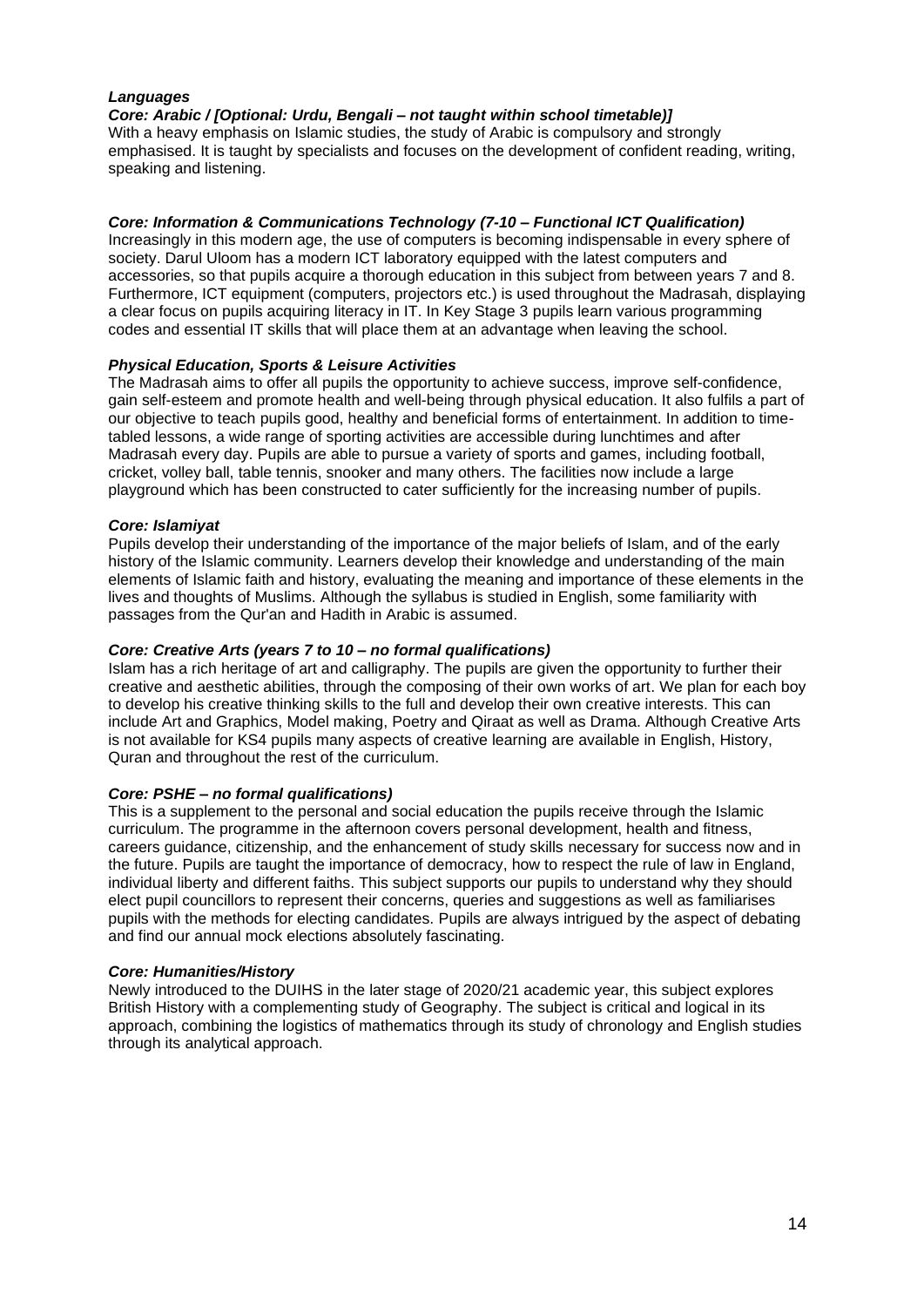*Below is a break-down of current subjects taught as of September 2021 with measures related to lockdown. It highlights the quantity and duration of subject within the National Curriculum timings for each year group. It is due to change with the reintroduction of ICT, PE and Creative Arts following the lockdown measures.* The charts are reflective based on 20 available lessons of National Curriculum per week for ks3 and 25 for ks4.

#### **National Curriculum: Year 7 Subjects taught and breakdown:**

**%**

|                      | %  |
|----------------------|----|
| English              | 15 |
| Math                 | 15 |
| Science              | 15 |
| Arabic               | 10 |
| <b>Humanities</b>    | 5  |
| Islamiyat            | 5  |
| RS                   | 5  |
| <b>PHSCE</b>         | 5  |
| ICT                  | 5  |
| <b>Creative Arts</b> | 5  |
| PF                   | 10 |
| Arabic Speaking      | 5  |
|                      |    |

#### **National Curriculum: Year 8 Subjects taught and breakdown:**

|                      | %  |
|----------------------|----|
| English              | 15 |
| Math                 | 15 |
| Science              | 15 |
| Arabic               | 10 |
| <b>Humanities</b>    | 5  |
| Islamiyat            | 5  |
| RS                   | 5  |
| <b>PHSCE</b>         | 5  |
| ICT                  | 5  |
| <b>Creative Arts</b> | 5  |
| PE                   | 5  |
| Arabic Speaking      | 10 |

#### **National Curriculum: Year 9 Subjects taught and breakdown:**

|                        | %  |
|------------------------|----|
| English                | 15 |
| Math                   | 15 |
| Science                | 15 |
| Arabic                 | 10 |
| <b>Humanities</b>      | 5  |
| Islamiyat              | 5  |
| RS                     | 5  |
| <b>PHSCE</b>           | 5  |
| ICT                    | 5  |
| <b>Creative Arts</b>   | 5  |
| PE                     | 5  |
| <b>Arabic Speaking</b> | 10 |
|                        |    |





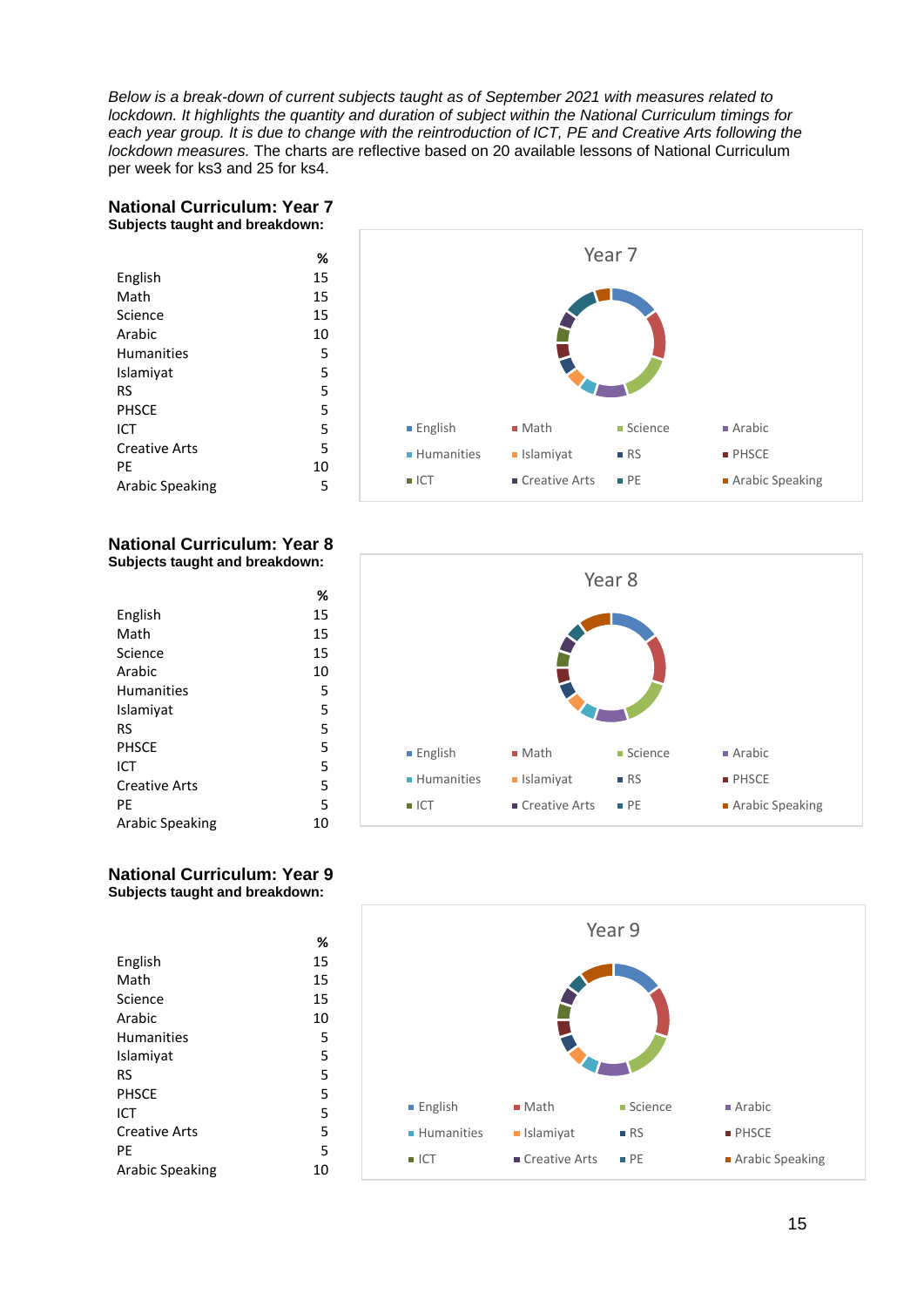# **National Curriculum: Year 10 Subjects taught and breakdown:**

|                      | ℅  |
|----------------------|----|
| English              | 16 |
| Math                 | 16 |
| Science              | 16 |
| Arabic               | 12 |
| <b>Humanities</b>    | 8  |
| Islamiyat            | 8  |
| RS                   | 8  |
| <b>PHSCE</b>         | 4  |
| ICT                  | 4  |
| <b>Creative Arts</b> | 4  |
| PF                   |    |





<span id="page-15-0"></span>

|                        |                        | Year 7        | Year 8         | Year 9         | Year 10        | Year 11        |
|------------------------|------------------------|---------------|----------------|----------------|----------------|----------------|
| English                | <b>EN</b>              | 3             | 3              | 3              | $\overline{4}$ | $\overline{4}$ |
| Math                   | <b>MA</b>              | 3             | 3              | 3              | 4              | $\overline{4}$ |
| Science                | <b>SC</b>              | 3             | 3              | 3              | $\overline{4}$ | 7              |
| Arabic                 | <b>AR</b>              | $\mathcal{P}$ | $\overline{2}$ | $\overline{2}$ | 3              | 3              |
| <b>Humanities</b>      | HU                     |               |                |                | $\overline{2}$ | 3              |
| Islamiyat              | IL                     |               |                | $\mathbf{1}$   | $\overline{2}$ | $\overline{2}$ |
| <b>RS</b>              | <b>RS</b>              |               |                | $\mathbf{1}$   | $\overline{2}$ | n/a            |
| <b>PHSCE</b>           | PHSE                   |               |                |                |                | $\mathbf{1}$   |
| <b>ICT</b>             | $\mathsf{I}\mathsf{T}$ |               |                | $\mathbf{1}$   | 1              | n/a            |
| <b>Creative Arts</b>   | CA                     |               |                | $\mathbf{1}$   | 1              | n/a            |
| <b>PE</b>              | PE                     | 2             |                |                | $\mathbf{1}$   | $\mathbf{1}$   |
| <b>Arabic Speaking</b> | AS                     |               | $\overline{2}$ | $\mathcal{P}$  | n/a            | n/a            |
|                        |                        | 20            | 20             | 20             | 25             | 25             |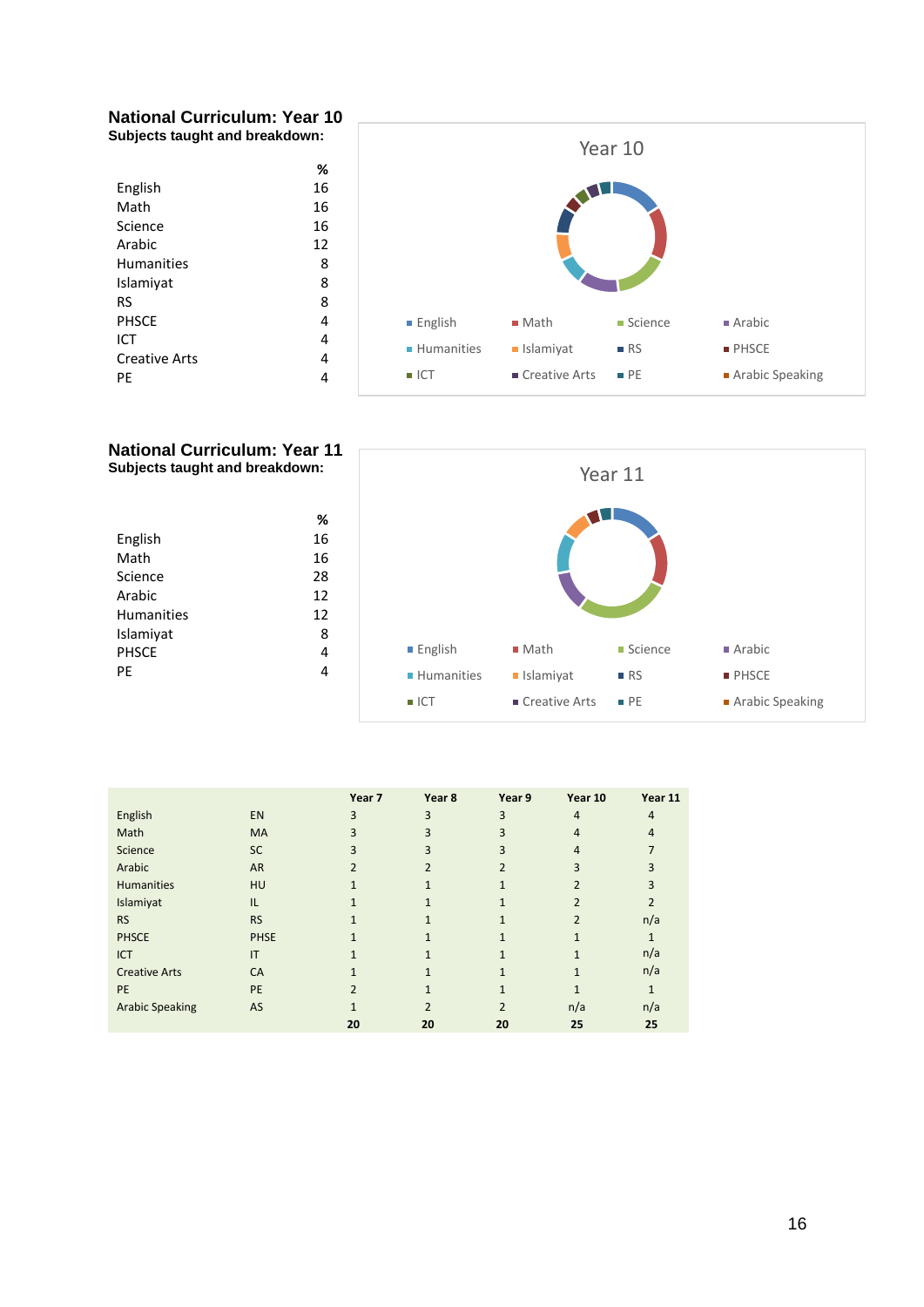#### **Interventions**

Particularly undertaken following a decline in performance levels during the Covid-19, causing pupils to be off their progressive journeys, the intervention package was designed and implemented to supplement learning, allowing pupils to return to a sense of stable progression. GCSE pupils (those in year 11 or within the final year of a course of study) will be subjected to additional, booster sessions in substitute of selected Islamic studies during the Madrasah Education timetable. The following list provides a breakdown of current intervention programmes in place to cater to overcome deficiencies and/or to further supplement and strengthen learning:

- 1. *Morning Boosters:* Particular focus with Islamiyat and Arabic to cater to historically lower results than other subjects and to enhance learning to overcome predictive developments
- *2. Evening Boosters:* For GCSE specific NC subjects, year 10 and 11 have an operative timetable during which certain students (and those who voluntarily attend) will have a specific learning program to address deficiencies
- *3. Segmented Learning:* Where additional periods are provided for Islamiyat and Arabic, the delegation has been spread with different experts tackling the various assessment objectives for each subject. For instance, there are three additional teachers, with the lead practitioner presiding, in Arabic, each of them catering to (a) Speaking and Listening, (b) Reading, (c) Writing. And for Islamiyat, an expert practitioner is provided to cater to the knowledgeable aspects whilst the lead practitioner focuses on aiding pupils in applying that knowledge in written practice
- *4. Parental Intervention / Learning Plan Construction:* To create awareness, a desire for external services and a need for support at home, pupils are invited to intervention meetings with parents present to discuss current positions, targets and evaluation of work ethic and ability. Through this meeting pupils and parents demonstrate consciousness of the significance of a positive work attitude through creating a rota/timetable to be followed at home, with the commitment of development as well as understanding of how
- *5. Learning Support Packages [In-process]:* The school is cognizant of its commitment to developing and improving the available provisions to enhance the resources for learning. Currently it is comparatively evaluating 'Doddle' as a modernized, virtual tool for national core subjects (Eng, Math, Sci) against the 'My..' series for each
- *6. Enhanced Marking Strategy –* Reinforcing the teaching standards (and its growth), the school insists on a more progressive learning strategy where supplementary support is required.
- *7. Assessment Development Strategy [In-process]:* Recognizing limitations with the current assessment grading system, the school is in the process of overhauling the strategy to be a more inclusive, communicative and impactful method. The objective is to make the levelling system effectively translated so pupils – and other stakeholders – can easily decipher the parameters associated with each level in the grading system
- *8. Behaviour Strategy:* The school recognizes the correlation between positive behaviour and learning. By introducing the ASPIRE system with the new DETENTIONS system (see Nov-21 updates to Behaviour Policy), the school virtues to improve the quality of teacher-pupil interaction to ensure every spent minute in learning is conducive.

# **Extra-Curricular Activities**

To unearth, and to exceed, their mental capacities, pupils at Darul Uloom are given the prospect to take part in additional curricular activities that extend their abilities and knowledge in application to a creative approach to learning. Including participating in the school football team to compete with other schools and study skill development sessions.

In addition to activities within the school, our pupils take pleasure in taking day-trips to visit cultural, religious and socially significant institutions to develop appreciation and understanding for the society they reside in.

Darul Uloom understands its legal duty & actively strives to promote the fundamental British values of democracy, the rule of law, individual liberty, and mutual respect and tolerance of those with different faiths and beliefs as per section 78 of the Education Act 2002. 6 Mainly (though not exclusively) through PHSE lessons and assemblies, the school challenges opinions or behaviours in school that are contrary to fundamental British values.

Through the provision of SMSC, Darul Uloom: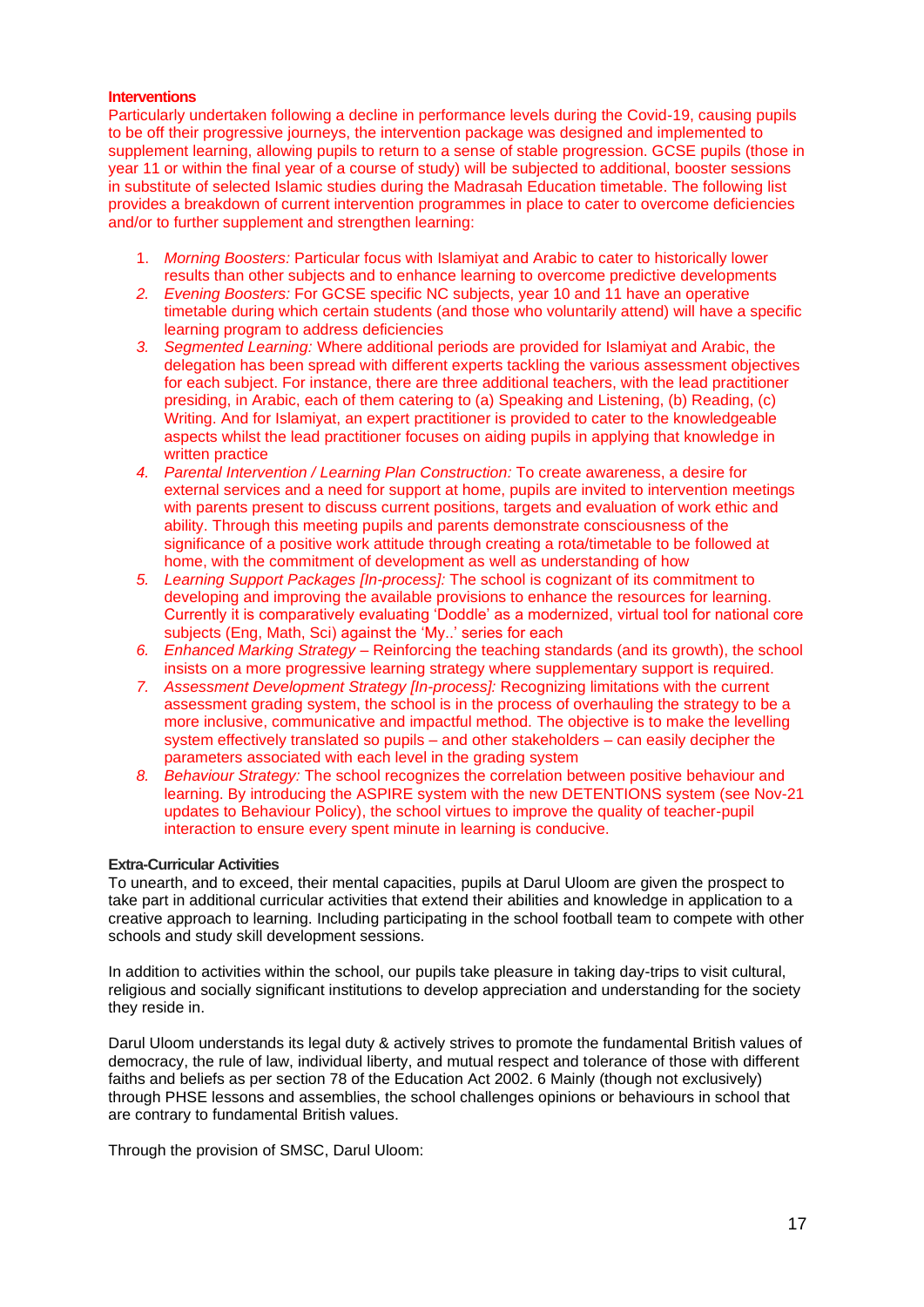- enables pupils to develop their self-knowledge, self-esteem and self-confidence;
- enable pupils to distinguish right from wrong and to respect the civil and criminal law of England;
- encourage pupils to accept responsibility for their behaviour, show initiative, and to understand how they can contribute positively to the lives of those living and working in the locality of the school and to society more widely;
- enable pupils to acquire a broad general knowledge of and respect for public institutions and services in England;
- further tolerance and harmony between different cultural traditions by enabling pupils to acquire an appreciation of and respect for their own and other cultures;
- encourage respect for other people; and
- encourage respect for democracy and support for participation in the democratic processes, including respect for the basis on which the law is made and applied in England.

The list below describes the understanding and knowledge expected of pupils as a result of promoting fundamental British values.

- an understanding of how citizens can influence decision-making through the democratic process;
- an appreciation that living under the rule of law protects individual citizens and is essential for their wellbeing and safety;
- an understanding that there is a separation of power between the executive and the judiciary, and that while some public bodies such as the police and the army can be held to account through Parliament, others such as the courts maintain independence;
- an understanding that the freedom to choose and hold other faiths and beliefs is protected in law;
- an acceptance that other people having different faiths or beliefs to oneself (or having none) should be accepted and tolerated, and should not be the cause of prejudicial or discriminatory behaviour; and
- an understanding of the importance of identifying and combating discrimination. It is not necessary for schools or individuals to 'promote' teachings, beliefs or opinions that conflict with

# **School Council**

The school's council gives pupils first-hand experience in the democratic process and system solidifying the understanding of democracy. Candidates are elected through pupils voting for others campaigning to become a school councillor. After pupils have been elected, pupils communicate with their councillors to bring about change to benefit the school and pupils.

# <span id="page-17-0"></span>**Career Development**

We have a dedicated a careers room and have designated a careers advisor to give impartial advice to pupils regarding their future aspirations. We also regularly bring in speakers from the world of work to give pupils an insight into work expectations as well as the opportunity to clarify questions and explore their inquisitiveness. Pupils are able to gain a deeper understanding of specific jobs allowing them to make informed choices about their future. Pupils are required and supported to complete a work experience placement.

Pupils attend the NEC skills show to enrich their understanding and participate in Web-seminars with The Big Assembly to enrich their understanding of future prospects.

# <span id="page-17-1"></span>**Examination Entry**

It is school policy to enter all pupils for public examinations in the core courses they have been following. The tier of entry, whilst it will be discussed with the pupil and parents, remains the decision of the school.

In exceptional circumstances, such as failure to complete a significant amount of coursework, extremely low attendance or serious behavioural conduct the school may withdraw a pupil's entry of additional GCSEs for one or more examinations. This will be determined following a series of unpromising meetings with the individual and parents, interventions, opportunities for redemptions, mentoring and all exhaustive strategies to provide the necessary support. Consistent failure will establish a conditional opportunity to redeem and failure thereafter will ensue the necessary actions.